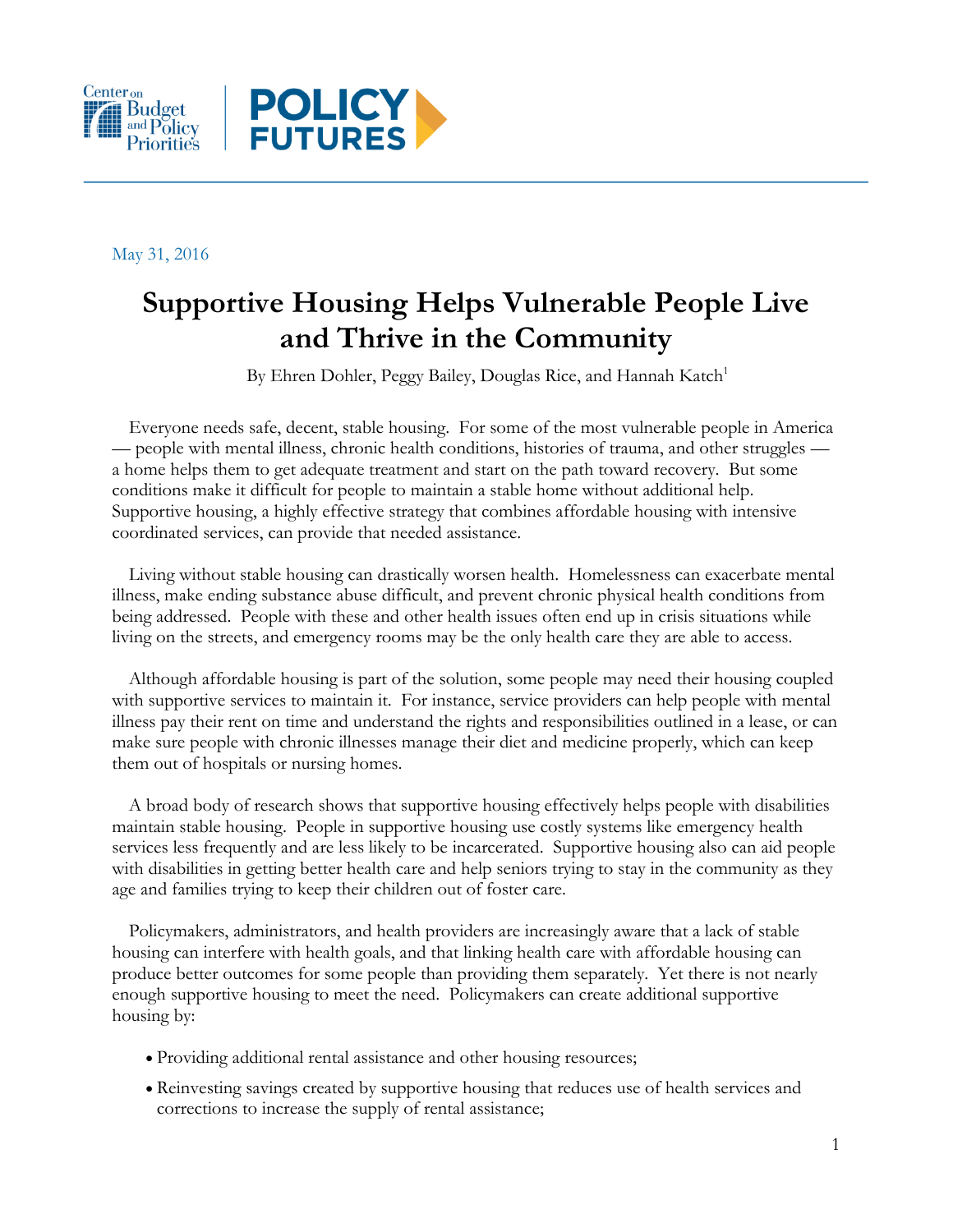- Making greater use of Medicaid services for supportive housing; and
- Targeting supportive housing only on those who need it.

# Essential Characteristics of Supportive Housing

Supportive housing is a highly effective strategy that combines affordable housing with intensive coordinated services to help people struggling with chronic physical and mental health issues maintain stable housing and receive appropriate health care. Supportive housing features:

**Permanence and affordability.** Tenants generally pay no more than 30 percent of their income for rent. They have the same rights and responsibilities as other renters, such as having the lease in their name and the right to privacy in their unit, which means they cannot be evicted for reasons unrelated to being a good tenant.

**A core set of service principles.** They are:

- **Services are housing-oriented.** Services aim to help tenants remain housed. Service providers help people find suitable housing, build relationships with their landlords, and understand their rights and responsibilities as renters. Providers also intervene to prevent evictions.
- **Services are multi-disciplinary.** Service providers also help tenants address physical health, mental health, and substance use conditions, and help with other issues like applying for Social Security benefits or gaining employment. Teams of professionals such as mental health and substance use specialists, nurses or doctors, and case managers provide care. Services must be flexible enough to address each individual tenant's needs, which may involve multiple service agencies working together. These teams also try to link people to mainstream service systems like work training, if appropriate
- **Services are voluntary but assertive.** Services are voluntary; tenants will not lose their housing simply because they do not participate in services. But providers offer supportive services *assertively*, which means that they will continue to show up and check on someone even if tenants don't request help.

**Integration.** Individuals and families are able to live independently in apartments or single-family homes in residential neighborhoods. Tenants in supportive housing should have access to public transportation, grocery stores, parks, and other neighborhood amenities common to all other residents. Services are usually provided in the client's unit or building, or at a place of their choosing in the community, and clients should not lose access to services if they choose to live somewhere else. (Less accessible services put tenants' housing and health at risk: if they are unable to travel to providers' offices, for instance, they may stop using the services.)

**Emphasis on choice.** Supportive housing maximizes client choice, in clients' housing options and the services they receive. For instance, tenants can generally come and go as they please and have control over their daily schedule, like mealtimes and visitors. They also can direct the types of services they receive and the goals they set with the service provider.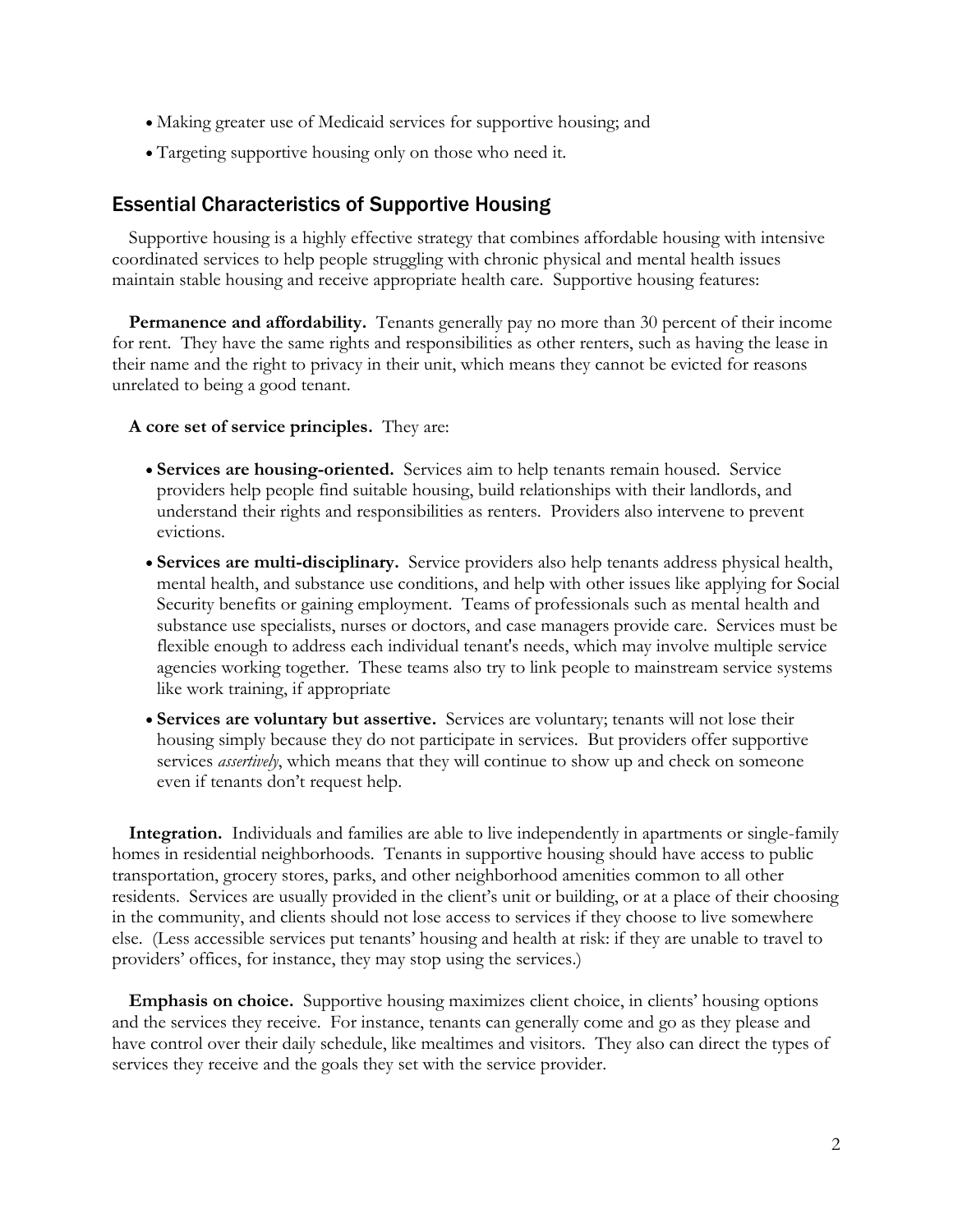**Low barriers to entry.** Supportive housing providers do not require clients to hit benchmarks before moving into housing or put other screening barriers in the way. Blanket bans on people with criminal histories or bad credit, for example, or requirements to meet goals, like employment or completing a course of treatment, before entering supportive housing would screen out the very people supportive housing aims to help.

Other models combine housing and services but are not supportive housing, although the lines between models are not always bright. Nursing homes, for instance, restrict residents' choice and do not allow them to live in the community. Other models use affordable housing as a platform to improve residents' health and quality of life — often called "service-enriched housing" — but the services they provide, like in-home nutrition classes for the elderly, are not necessary for residents to maintain stable housing.

# Evidence Backs Supportive Housing

A large body of research shows that the vast majority of people who live in supportive housing are able to stay stably housed in the community. Research has also examined the effect of supportive housing on other outcomes, like mental and physical health, and the use of health care systems, corrections, and other systems.

Most of this research focuses on people with severe disabilities experiencing homelessness, especially people with mental illness or substance use disorders as well as other chronic physical health issues like HIV/AIDS.<sup>2</sup> A few more recent studies evaluate supportive housing for other groups, such as seniors and families.

The research supports four main conclusions:

- Supportive housing helps people with disabilities live stably in the community.
- People with disabilities in supportive housing reduce their use of costly systems, especially emergency health care and corrections.
- Supportive housing can help people with disabilities receive more appropriate health care and may improve their health.
- People in other groups, including seniors trying to stay in the community as they age and families trying to keep their children out of foster care, likely also benefit from supportive housing.

Building on this strong body of research, supportive housing practice is expanding to help other vulnerable people, such as homeless youth,<sup>3</sup> who often have spent time in the foster care system and struggle with mental health issues and trauma, and people with developmental disabilities, who often live in segregated group homes rather than being integrated into the community. The existing research suggests that supportive housing would be successful for such other groups, but researchers should continue to examine how supportive housing's impact might differ for them.

#### Supportive Housing Helps People With Disabilities Live Stably in the Community

In studies conducted of this population, at least 75 percent of homeless people with mental illness or other serious disabilities (including those who have been homeless for long periods) who entered supportive housing as part of such a study remained through the study's end (usually 18 to 24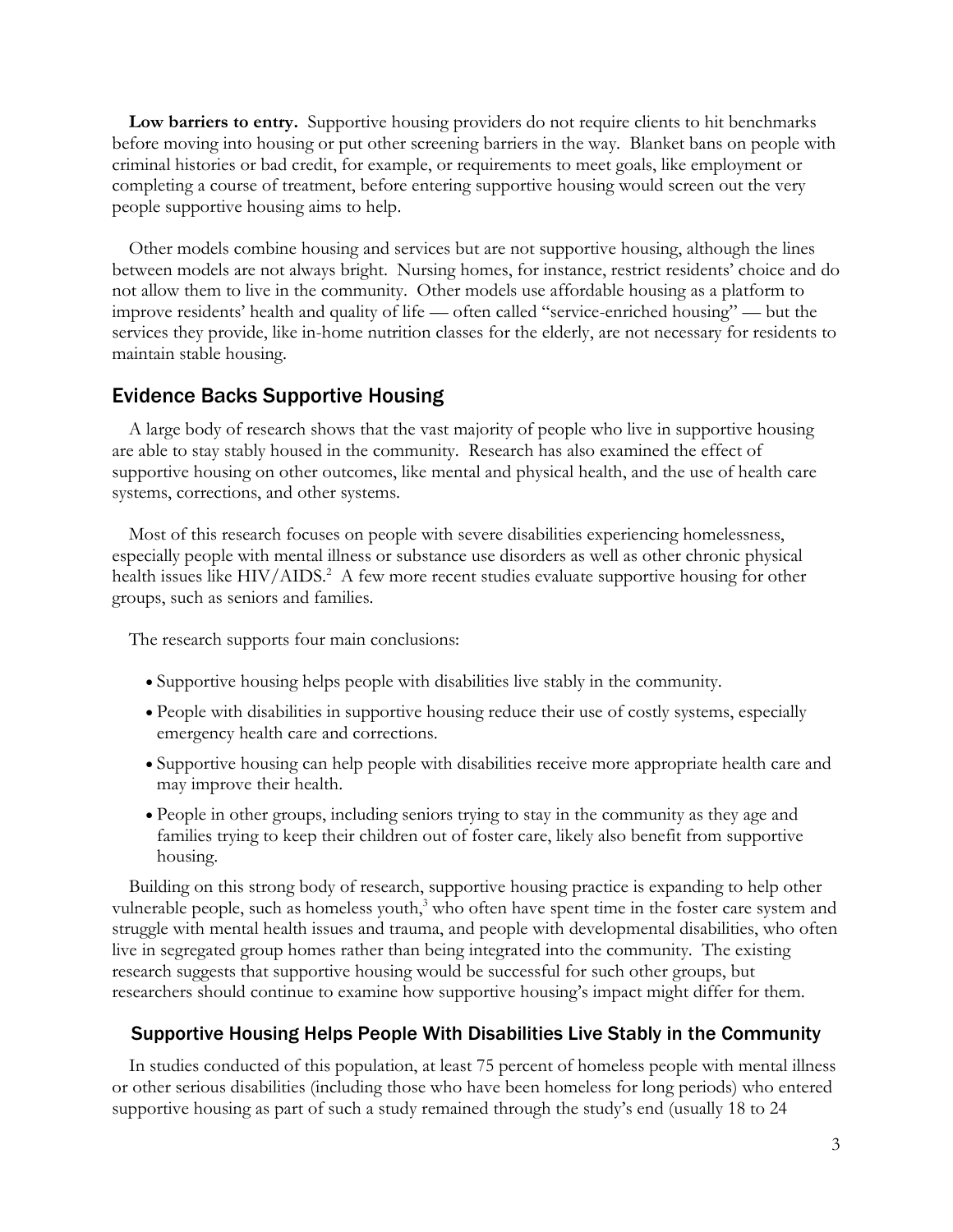months). Although few studies have followed tenants for much longer, of those that have, at least half of the tenants stayed for as long as five years.<sup>4</sup>

Supportive housing achieves much better housing stability than case management without rental assistance.<sup>5</sup> Tenant housing stability in supportive housing is similar to stability in more segregated housing and service models like group homes and nursing homes, but tenants highly prefer supportive housing.<sup>6</sup> The success seems to hold for a range of disabilities — people with physical disabilities or chronic illnesses such as HIV/AIDS fare well in supportive housing,<sup>7</sup> as do people with severe mental illness or substance abuse disorders.<sup>8</sup>

People with mental illness and other severe disabilities are also more likely than others to be incarcerated or to enter long-term health care institutions like nursing homes or psychiatric hospitals, or to cycle between institutionalization and homelessness.<sup>9</sup> Many studies show that supportive housing successfully interrupts this cycle — people with histories of incarceration or institutionalization significantly reduce their use of those systems after moving into supportive housing. One of the largest studies to date that documents these reductions,

People with disabilities who lived in supportive housing after release from jail or prison were 61 percent less likely to be re-incarcerated one year later than those not offered supportive housing.

conducted in New York City, found that individuals placed in supportive housing spent, on average, 115 fewer days per person in homeless shelters, 75 fewer days in state-run psychiatric hospitals, and almost eight fewer days in prison or in jails, in the two years after entering supportive housing, compared to a similar group without supportive housing.<sup>10</sup>

Most studies recruit people from homeless shelters or off the streets, but a few small studies use supportive housing to help people move out of nursing homes or other institutions.<sup>11</sup> One found that a group in supportive housing recruited from psychiatric hospitals moved quickly out of the institutions and avoided subsequent homelessness, while a group without supportive housing exited institutions much more slowly and experienced more homelessness two years later.<sup>12</sup>

The research on supportive housing designed to move people with disabilities directly out of jails or prisons is limited to a few studies, most of which are case studies. One of the most recent and well designed tracked 121 participants who lived in supportive housing after release and 118 who did not. Those in supportive housing were 43 percent less likely to be rearrested on misdemeanor charges (though there was no difference in the likelihood of felony arrests), and were 61 percent less likely to be re-incarcerated one year later.<sup>13</sup>

### Supportive Housing Reduces the Use of Other Costly Systems

Many researchers and policymakers are now trying to understand to what extent associated reductions in the use of homeless shelters, prisons and jails, and health care — including emergency room visits, inpatient hospitalizations, and stays in nursing homes or psychiatric hospitals — can offset the cost of supportive housing.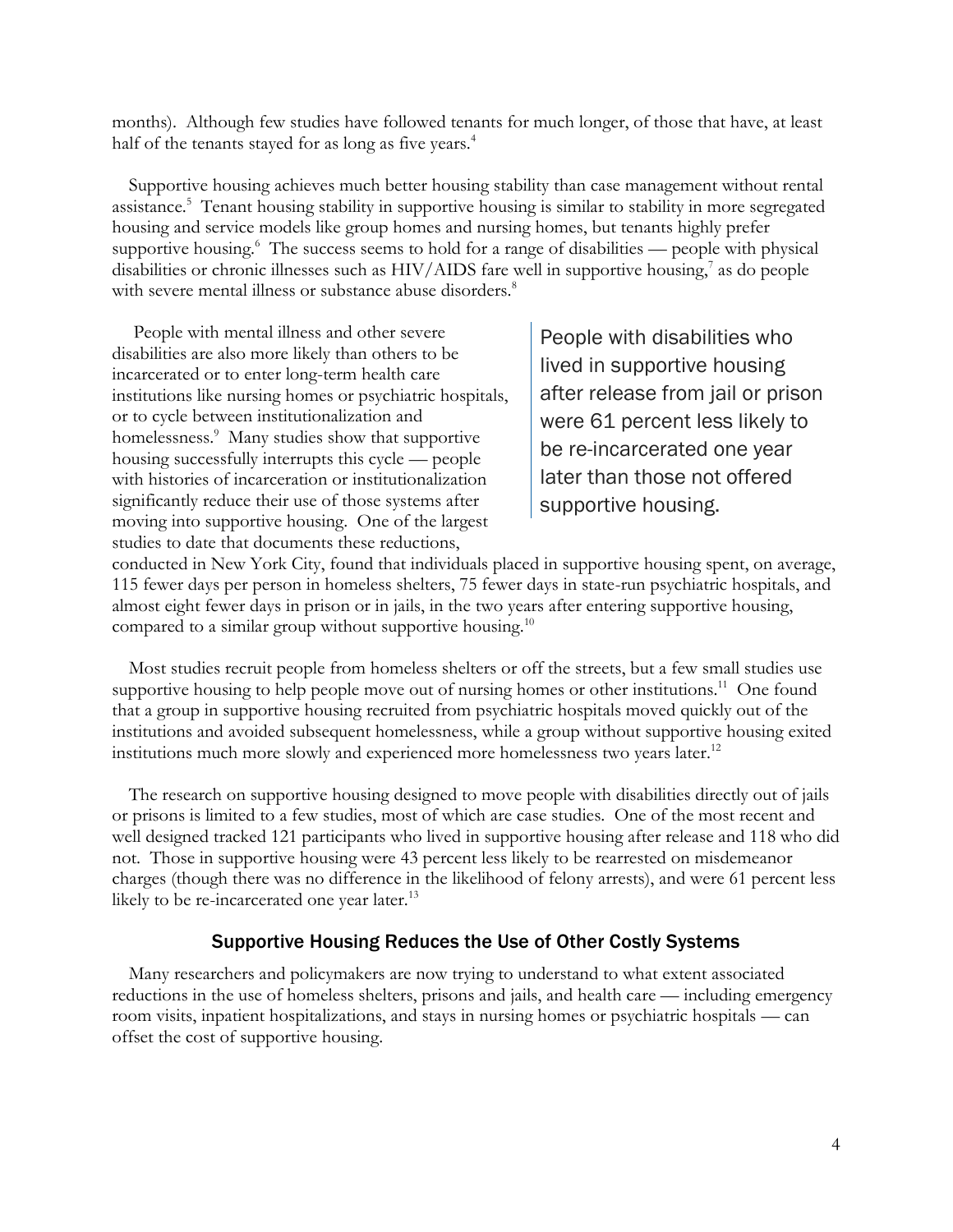# **Small Group Accounted for Largest Share of Health Care, Corrections, & Other Costs**

Costs of health care, corrections, and homeless services used by people with disabilities who were homeless for a long time



CENTER ON BUDGET AND POLICY PRIORITIES | CBPP.ORG

The results of the existing studies vary somewhat in the magnitude of the cost reductions and the particular systems affected. One of the larger studies found reductions mostly in the homelessness system,<sup>14</sup> while a number of others found reductions across multiple systems like the study in New York, referenced above, in which use reductions offset about 95 percent of the cost of the supportive housing.

The evidence suggests that the greatest reductions are likely achieved with supportive housing that focuses on people who are the costliest utilizers of services. People experiencing homelessness are not homogenous: a study in Philadelphia that tracked the costs of services used by people with disabilities who were homeless for a long time found that about 20 percent of that group accounted for 60 percent of the health care, corrections, and homeless services costs (see Figure 1).<sup>15</sup> Targeting less frequent users may not significantly impact other systems or save money.

A large-scale study in Canada compared high- and moderate-need groups of homeless individuals with mental illness.<sup>16</sup> Two years after they were offered supportive housing, both groups had high rates of stable housing, but only the high-needs group reduced use of health care and corrections systems. The moderate-need group actually increased its use of health care, likely because supportive housing provided better access to appropriate health services.<sup>17</sup> (Other studies have shown similar increases in outpatient services after entering supportive housing.)

One well-designed study targeted a particularly high-needs group and found that savings in the health care system could be substantial.<sup>18</sup> The study recruited homeless, hospitalized people with chronic illnesses that have a high risk of mortality. On average, people offered supportive housing spent 23 percent fewer days in hospitals, had 33 percent fewer emergency room visits, and spent 42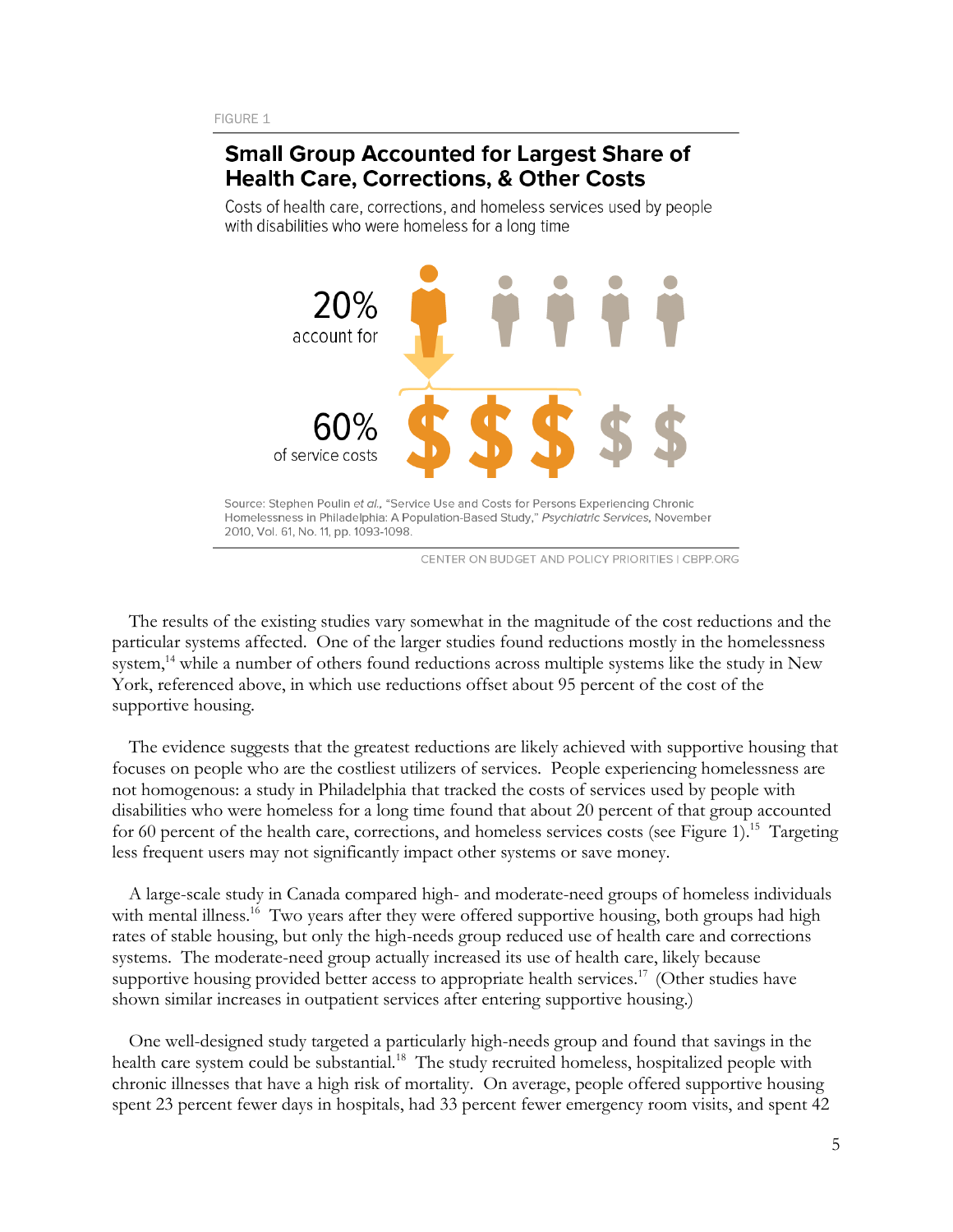percent fewer days in nursing homes, per year during the study period, among other positive results.<sup>19</sup> The study estimated that these reductions (and others) *more than offset* the cost of supportive housing, resulting in over \$6,000 in annual savings per person (see Figure 2). Although this study focused on a very specific population — so working with a different group may not produce similar results — it illustrates the potential cost savings of providing a highneeds group with supportive housing.

# Promising Findings Suggest Supportive Housing May Improve Health

Supportive housing helps people get appropriate care for their health conditions by reducing use of emergency health services and increasing use of outpatient services. Due to a focus on housing stability as supportive housing's primary goal, there have not been many studies on the mental or physical health outcomes (such as improved diabetes management, lower blood pressure, and controlled chronic conditions) of people in supportive housing. More high-quality research on health outcomes is needed.

The strongest findings in this area show that supportive housing reduces the risk of death among the small subset of people with

FIGURE 2

# **Supportive Housing Can Produce Health Care Savings**

Combining affordable housing with intensive services for a high-needs group saved an average of over \$6,000 a year per person in health care



Note: Intensive services include help finding housing, working with a landlord, physical and behavioral health care, assistance finding employment, and others.

Source: Anirban Basu, et al., "Comparative Cost Analysis of Housing and Case Management Program for Chronically III Homeless Adults Compared to Usual Care," Health Services Research, February 2012, Vol. 47, No. 1, Part II, pp. 523-543.

CENTER ON BUDGET AND POLICY PRIORITIES | CBPP.ORG

HIV/AIDS, and may also lessen the amount of the virus in their bloodstream.<sup>20</sup> In a separate analysis of the high-needs group study referenced above, participants with HIV/AIDS in supportive housing were 63 percent more likely to be alive and have an intact immune system — a measure of disease progression — than those in the control group.<sup>21</sup> Other studies have found similar increases in survival among people with  $HIV/ALDS$  in supportive housing.<sup>22</sup>

Few supportive housing studies track mental health outcomes. A few more track substance use, but only a handful compare groups with and without supportive housing.<sup>23</sup> Among those that use comparison groups, some find that people in supportive housing do not differ in their substance use from those who are not in supportive housing,<sup>24</sup> but one notable study found large reductions in alcohol and other drug use after homeless veterans were randomly assigned to receive supportive housing.<sup>25</sup>

Getting an accurate picture of substance use, especially among the groups without supportive housing, is extremely difficult for a number of reasons, especially the unreliability of self-reports of drug use and low response rates to follow-up among those without supportive housing. The study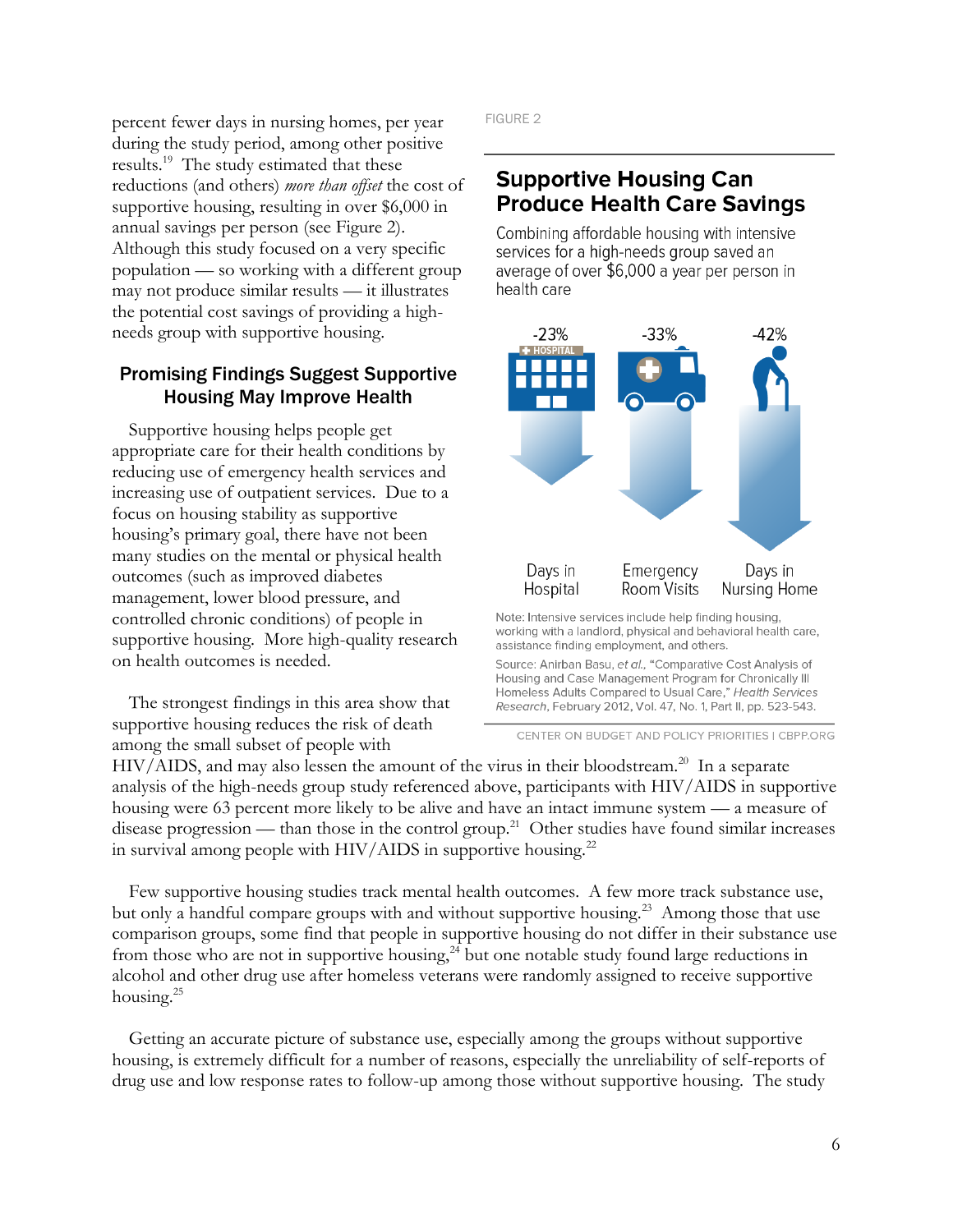that found reductions in substance use is the only one that specifically adjusted for these differential follow-up rates.<sup>26</sup>

A majority of the evidence on behavioral health in supportive housing simply compares substance use and mental health symptoms before and after entering supportive housing (rather than using comparison groups). These studies show consistently that those in supportive housing reduce their use of substances over time, and at least one study shows a reduction in mental health symptoms as well.<sup>27</sup> Together the available

"… participants with HIV/AIDS in supportive housing were 63 percent more likely to be alive and have an intact immune system."

studies indicate that supportive housing works at least as well as other treatments available in the community to help people experiencing homelessness reduce their substance use and may be more effective.

Clearly, more high-quality research is needed, especially research that examines the type of mental health and substance use services that are widely used in supportive housing. For example, there is strong evidence that a treatment model called Assertive Community Treatment (ACT) reduces psychiatric symptoms and increases housing stability for people with severe mental illness who are experiencing homelessness,<sup>28</sup> and a technique called Motivational Interviewing (MI) has been shown to reduce drug and alcohol use.<sup>29</sup> Yet no supportive housing study specifically tests the effect of different behavioral health treatment models. There is no reason to believe that ACT, MI, or other evidence-based treatment models would be less effective in stable housing, but researchers should evaluate whether different treatments could be more effective when administered as part of supportive housing.

### Other Groups Can Benefit From Supportive Housing

Additional limited research shows that supportive housing is a promising model for helping people in other groups, including seniors trying to stay in the community as they age and families trying to keep their children out of foster care.

#### *Model Likely Can Help Frail Seniors Age in the Community*

Some homeless people with severe disabilities are elderly.<sup>30</sup> But other seniors who have never needed support before may find it difficult to stay in their homes as their health worsens. Supportive housing can likely help these seniors avoid or delay entry into nursing homes and other care facilities, although only a few studies have examined the use of supportive housing for this purpose.

One study provided supportive housing to seniors already living in affordable housing and compared their rates of nursing home admission and hospitalization to seniors in affordable housing in the same community without supportive housing.<sup>31</sup> Seniors in buildings in which supportive housing was offered were half as likely to enter nursing homes as seniors in the buildings without supportive services.<sup>32</sup> Individuals with supportive housing were also much less likely to go to the hospital. This is consistent with broader health care research that finds that in-home support for seniors can effectively reduce their rate of admission to nursing homes.<sup>33</sup>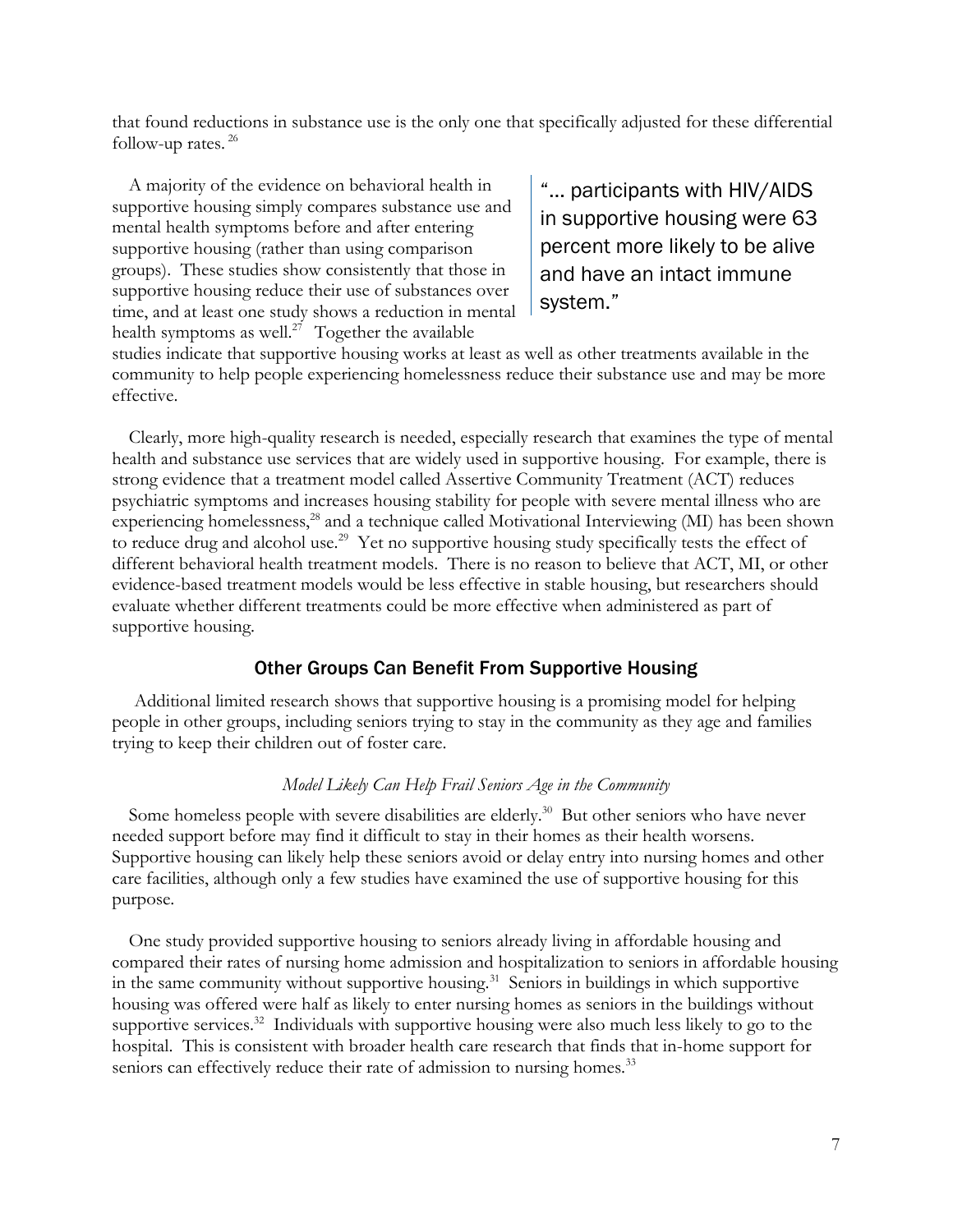#### *Supportive Housing Can Help Keep Families Together*

Many families with children struggle with severe disabilities and homelessness. The few supportive housing studies that include families show results similar to those for homeless individuals.<sup>34</sup>

# The Building Blocks of Supportive Housing

Supportive housing is created from rental assistance, services, and in some cases, development funding (see appendix for a list of federal funding sources).

#### Rental Assistance

Low-income households usually cannot afford market-rate rents, and the rents they *can* afford don't cover owners' costs of operating and maintaining the housing. Rental assistance fills that gap: tenants usually pay 30 percent of household income for rent, and the rental assistance covers the rest.

Rental assistance comes in two forms: tenant-based and project-based. Households with tenantbased rental assistance select a privately owned unit. The assistance moves with them if they relocate, which may enable them to move close to family, service providers, or jobs. Project-based rental assistance is attached to specific apartments by contract, and the subsidy stays with the unit if the tenant moves. Attaching project-based rental assistance to multiple supportive housing units in a building allows service providers to deliver services more efficiently. Project-based contracts can also help owners finance new developments or rehabilitate properties.

#### **Services**

Supportive services funding is usually cobbled together from multiple federal, state, and local grants. Federal funding is often restricted to specific groups. For instance, the Substance Abuse and Mental Health Services Administration funds services for people with mental health and substance use disorders, the Administration for Children and Families programs can support family stability, and the Department of Veterans Affairs provides health care for veterans.

Medicaid provides health insurance coverage to low-income families and individuals and is designed to be a stable funding source for health care. Medicaid is available to everyone who qualifies — in contrast with the programs above, which are constrained by set funding levels — and can provide a broad range of services and supports. But not all states provide supportive housingrelated health services through Medicaid.

#### Development

Many supportive housing providers rely on existing private market housing, which tenants can lease with the help of rental assistance. But some supportive housing providers develop and operate their own properties, which requires funding to acquire, build, or rehabilitate the housing. Developing supportive housing enables providers to configure the space to accommodate on-site services and their tenants' needs, and development is important in markets where there is little available rental housing, such as high-cost urban areas and some rural areas.

Grants and other development subsidies are used in many projects to reduce the amount that a developer must borrow to finance the development, which allows the owner to offer lower rents, since less rental income is needed to cover the owner's loan costs. However, even if the owner of a development has no outstanding debt on the property, rental assistance is usually necessary to cover owners' regular maintenance and administrative costs.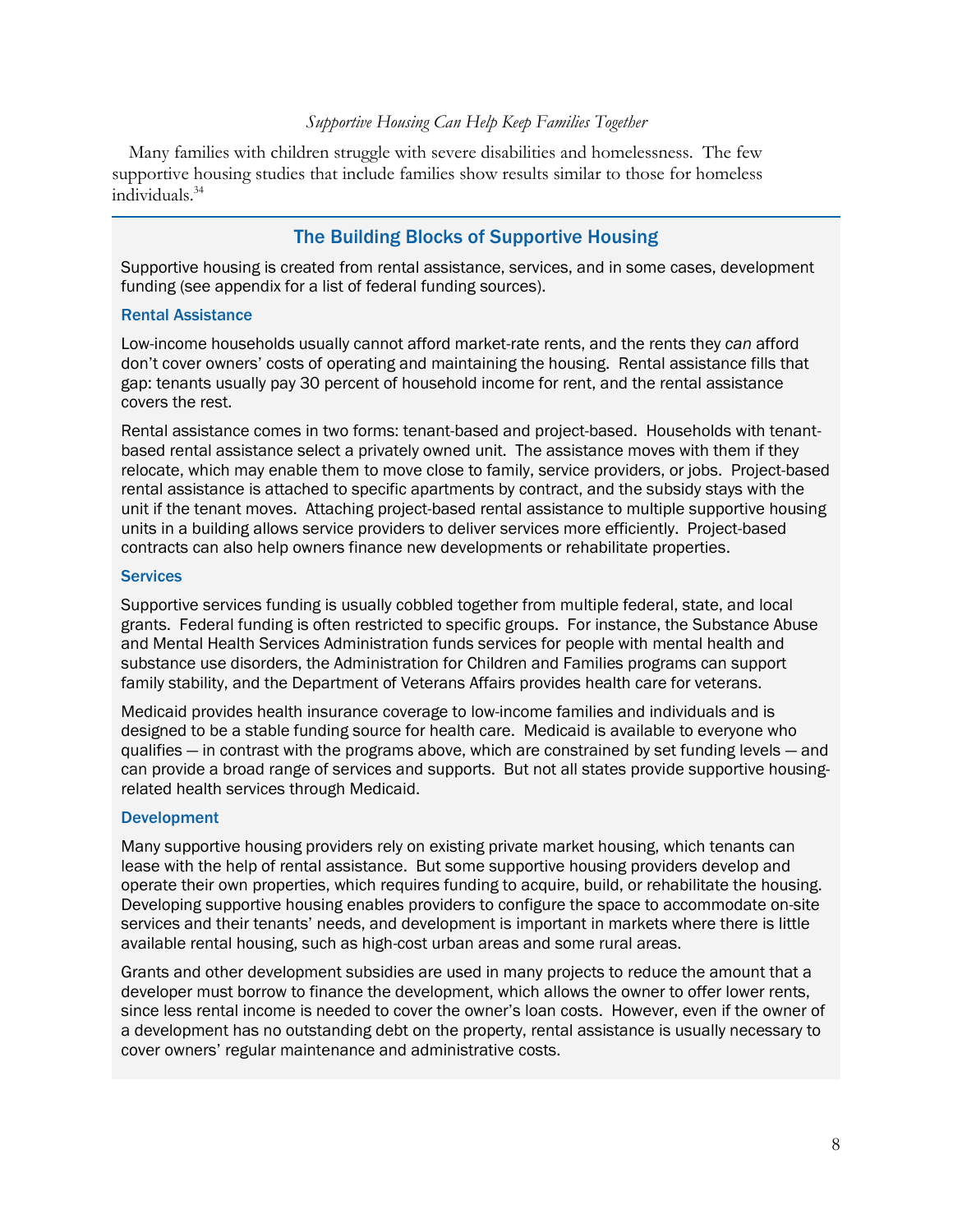Keeping a family intact while struggling with homelessness and mental illness is difficult. Separation is very common for homeless families: children in families experiencing homelessness often live separately from their parents, and they have an elevated risk of involvement with the child welfare system.<sup>35</sup> Affordable housing alone would enable many homeless families to remain together: a recent major study showed that children in homeless families offered rental assistance, with no additional services provided, had fewer placements in foster care.<sup>36</sup>

A small group of families likely needs supportive housing to stay intact. Similar to single adults who are frequent users of health care and correctional systems, a subgroup of families are frequent users of the child welfare system. Research on these families indicates that they have higher rates of mental health and substance use issues, and they experience long-term financial instability that severely limits their ability to pay for rent, heat, food, health care, and other essentials.<sup>37</sup>

The Keeping Families Together demonstration examined supportive housing targeted on families that were involved in the child welfare system and had other service needs. The study began as a small pilot project in New York City that served 29 child welfare-involved families that had been homeless for long periods of time and had a parent with a disabling condition. The families had been homeless for at least ten months (and for up to 12 years), and almost all struggled with mental illness or a history of substance use. About half of the families had two or more child welfare cases in the three years prior to moving into supportive housing, and less than half of the children in these families were living with their birth parents at the time of move-in. Over 60 percent of the child welfare cases that were open when families moved in were subsequently successfully closed, all of the children who were in foster care with a goal of reunification were reunited with their families, and reports of child abuse or neglect dropped from an average of 2.1 incidents per family to 0.6 incidents per family after moving into supportive housing.<sup>38</sup> The Department of Health and Human Services is implementing and testing a five-site demonstration to expand this model.<sup>39</sup>

# Bringing Supportive Housing to Scale

Despite its effectiveness, few of the people who would benefit most from supportive housing actually receive it. There are no exact estimates of either the need for or supply of supportive housing, though there are some good data on homelessness.<sup>40</sup> To meet the need, policymakers should consider four interrelated strategies to expand supportive housing:

- Provide additional rental assistance and development resources;
- Reinvest savings created by supportive housing to add to the stock of rental assistance;
- Increase the use of Medicaid services for supportive housing; and
- Target supportive housing only on those who need it.

#### Expanding Rental Assistance and Supportive Housing Development

Most rental assistance is federally funded, yet only one in four eligible low-income households receives assistance.<sup>41</sup> Expanding available rental assistance is essential to meeting the need for supportive housing. A number of options are available to federal, state, and local policymakers to expand rental assistance.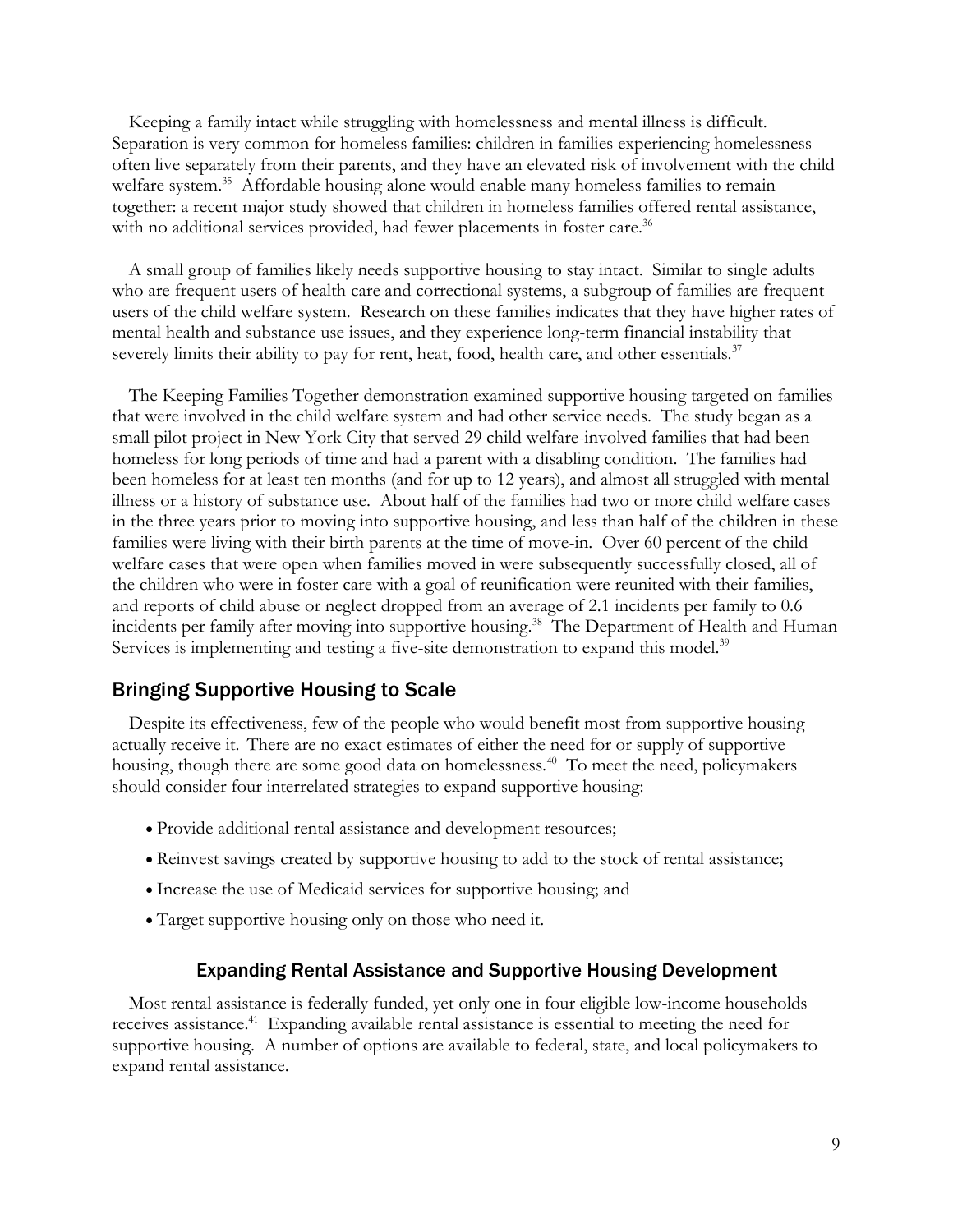- **Expand the Housing Choice Voucher program**. Vouchers used for supportive housing have played a major role in reducing veterans' homelessness in recent years.<sup>42</sup> Additional housing vouchers could play a critical role in bringing supportive housing to scale to help other needy individuals and families. Vouchers are the only major form of federal rental assistance that can be expanded to serve more households<sup>43</sup> and are particularly well-suited for supportive housing. Housing Choice Vouchers can be tenant-based or project-based,<sup>44</sup> allowing communities flexibility over how they implement supportive housing. Unlike other project-based rental assistance, project-based vouchers allow tenants to move out of the unit with an available tenant-based voucher after one year (while the subsidy stays with the unit). This ensures that tenants do not risk losing housing assistance if they wish to live somewhere else and allows tenants to move out of supportive housing if they no longer need it (more on this below). Policymakers could encourage public housing agencies to use a portion of new vouchers for supportive housing where needed.
- **Expand smaller federal programs that provide rental assistance to special populations**. A number of smaller programs provide rental assistance to certain groups such as people experiencing homelessness, seniors, non-elderly people with disabilities, and people living with HIV/AIDS (see appendix for a list of federal rental assistance programs and the people served by each program). Recent increases in supportive housing for the chronically homeless, mainly through McKinney-Vento Homeless Assistance Grants, which provide long-term rental assistance for supportive housing, have helped drive a 30 percent decline in chronic homelessness since 2007.<sup>45</sup> Programs targeting other populations can provide supportive housing if properly targeted and combined with services.
- **States could fund additional rental assistance**. Massachusetts, for instance, funds supportive housing for about 1,300 households. At least 34 states have at least one program that provides housing assistance to low-income people, which often are used for supportive housing.<sup>46</sup>
- **Service providers and advocates could build partnerships with housing providers to help them target more federal rental assistance for supportive housing.** State and local program administrators can target vouchers and subsidized units that become available on specific populations to provide supportive housing, but they are not required to, and few currently do so.<sup>47</sup>
- **State and federal policymakers could direct more development resources to supportive housing**. Especially in certain high-cost, low-vacancy areas and some rural areas where rental assistance alone may be difficult to use, development subsidies are needed to create more supportive housing. The federal Low Income Housing Tax Credit (LIHTC) is the largest source of development funds, $48$  and the National Housing Trust Fund (NHTF) $49$  will become another important source of development funding beginning this year. The NHTF requires that the housing be targeted on much lower-income households than LIHTC. Coupling project-based Housing Choice Vouchers with LIHTC or other development funds can be especially helpful for building or rehabilitating new supportive housing. The dedicated income that a project-based voucher ensures can help to raise additional funding for a project, possibly increasing the number of units that get built. State agencies that allocate tax credits and trust funds to projects could better target them for supportive housing, based on an assessment of local need. To be most effective in increasing the availability of supportive housing, any federal expansion of development funds should also include an expansion of rental assistance.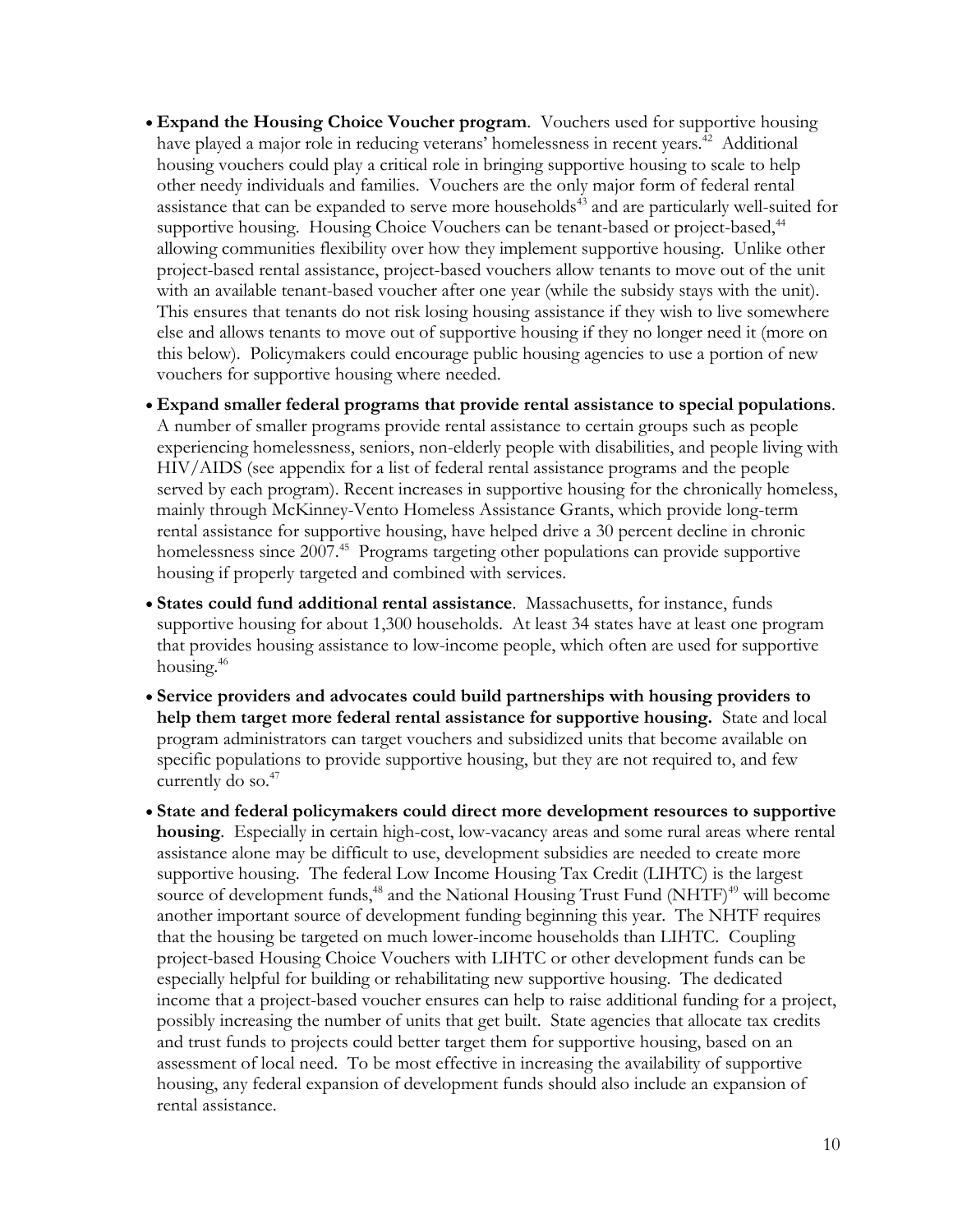#### Reinvesting Savings

States and localities should reinvest some of the savings that supportive housing produces in systems like corrections and health care to provide more rental assistance. To produce savings sufficient to merit reinvestment, states or localities must target individuals who are the costliest users of these systems. While demonstrating savings and achieving consensus on reinvestment can be significant challenges, states may be best situated to create such initiatives, since a state could aggregate savings from multiple systems. If the savings are large enough, counties, cities, and other entities (see example below) could reinvest savings as well.

California and New York are taking steps, through section 1115 Medicaid waivers, to reinvest savings in supportive housing. California now explicitly offers counties the opportunity to form pilots that allow entities in the county, including health care plans, public hospitals, charitable organizations, and others, to contribute to county-based housing funding pools. Contributions can come from savings achieved in reduced jail, emergency room and homeless shelter utilization by implementing programs such as supportive housing. The pilot can reinvest the funds in these pools to expand affordable housing, which may help further drive down costs if this housing is targeted to costly groups and combined with services.<sup>50</sup> New York is projecting potential state health care savings from supportive housing and using those funds to provide rental assistance and capital grants for supportive housing.<sup>51</sup> Neither model has been fully implemented yet, and accurately tracking the savings is difficult, but they present promising paths forward for this approach.

A number of communities have employed an innovative practice called Pay for Success financing to help build the evidence for creating savings through supportive housing. Pay for Success is a public-private partnership in which private investors provide the necessary up-front funding to initiate a certain program (like supportive housing) with clear goals and are paid back only if the program meets those goals. Some communities have used this model to fund supportive housing to reduce costs in health care or corrections. While few of these initiatives have results yet, and they are not a substitute for additional government investment in supportive housing, Pay for Success is another promising approach to help jumpstart new supportive housing initiatives.

#### Increasing the Use of Medicaid to Provide Supportive Services

Most federal grant programs that fund supportive services are time-limited and funded at levels too low to meet the need (see appendix for a list of the major federal services programs). Medicaid is available to anyone who qualifies, so it provides a much larger, more predictable source of health and supportive services funding. Some states have increasingly leveraged Medicaid as a source of services funding for supportive housing, but it is still underutilized for this purpose. States can take multiple steps to expand the availability of services for supportive housing through Medicaid. They can:

 **Expand Medicaid**. Health reform gave states the opportunity to expand their Medicaid programs to cover nearly everyone whose income is at or below 138 percent of the poverty line, which includes most people who need supportive housing. But 19 states have not expanded Medicaid, and in those states, only people with certain disabilities, seniors, or lowincome families with children are eligible. Barriers to proving disability status preclude many from Medicaid eligibility, especially homeless people with mental illness or substance use disorders. Expanding Medicaid in the states that have not done so would be an important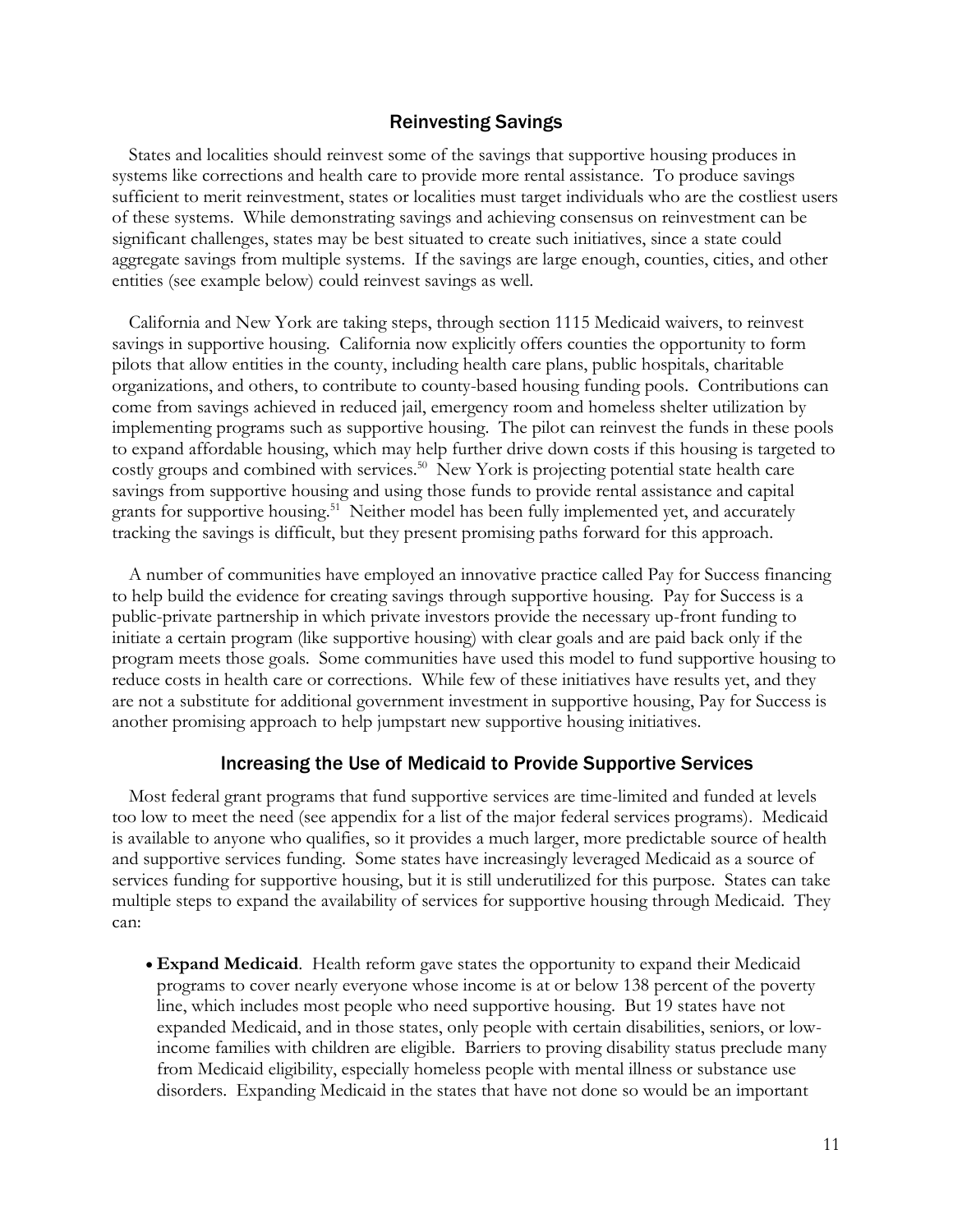step toward providing supportive housing for more of those who need it. Without expansion, other policy changes, such as those outlined below, will have a limited impact, since they will reach only a fraction of those who need supportive housing.

- **Provide a broader range of Medicaid-funded services and supports, including services to help find and maintain housing.** States need to make changes to their Medicaid programs to better provide services for supportive housing. Most health services available through Medicaid to help people stay in their homes are services that states are allowed but not required to offer, and many state Medicaid programs do not cover them. The federal Centers for Medicare and Medicaid Services (CMS) recently described how Medicaid can provide services for supportive housing.<sup>52</sup> Medicaid can provide services such as personal care services in homes, behavioral health care services, intensive case management, and housingspecific supports like help searching for housing and working with landlords, if these services are necessary for someone to maintain their health and keep them out of expensive institutional care. More states should take advantage of the flexibility they have to provide these services.
- **Institute a process for supportive housing providers to secure Medicaid reimbursement where appropriate.** Most supportive housing providers have not traditionally billed Medicaid for various services that are eligible for Medicaid reimbursement. States and managed care organizations should provide training and outreach to encourage supportive housing providers to bill Medicaid where that is appropriate. This would help ensure that Medicaid-funded supportive housing services are provided mainly by organizations with supportive housing experience.
- **Deliver support services in a more coordinated fashion.** Medicaid services are not always delivered in a way that fits the supportive housing model. Services are often delivered only within the confines of an office, without coordination among providers. Moreover, providers may not focus on preventing emergency room visits or other unnecessary treatment. States could institute reforms in their health care systems to give hospitals, community health centers, and other providers incentives to provide the mobile, team-based services required for supportive housing, and focus on providing more appropriate care. To achieve reforms, states can apply for waivers to some Medicaid rules and amend their Medicaid state plans.<sup>53</sup>
- **Use managed care more effectively.** Increasingly, states are relying on managed care organizations (MCOs) to provide and coordinate health benefits for Medicaid beneficiaries. MCOs receive a set payment from the state per enrollee and are required to provide all needed services to their members, based on their contract with the state. In addition to the services they are contractually required to provide, MCOs have some flexibility to provide mobile, flexible services and have helped some states provide supportive housing services. States can require MCOs to provide supportive housing services to those who need them, and MCOs can work with supportive housing providers to make sure their members receive the right level of care.

If more states took these steps, more Medicaid services could be used in place of the services provided through limited grant dollars, freeing up those scarce resources to fill other needs. States that increase Medicaid services for supportive housing should also consider reinvesting some of the potential health care savings to provide additional rental assistance.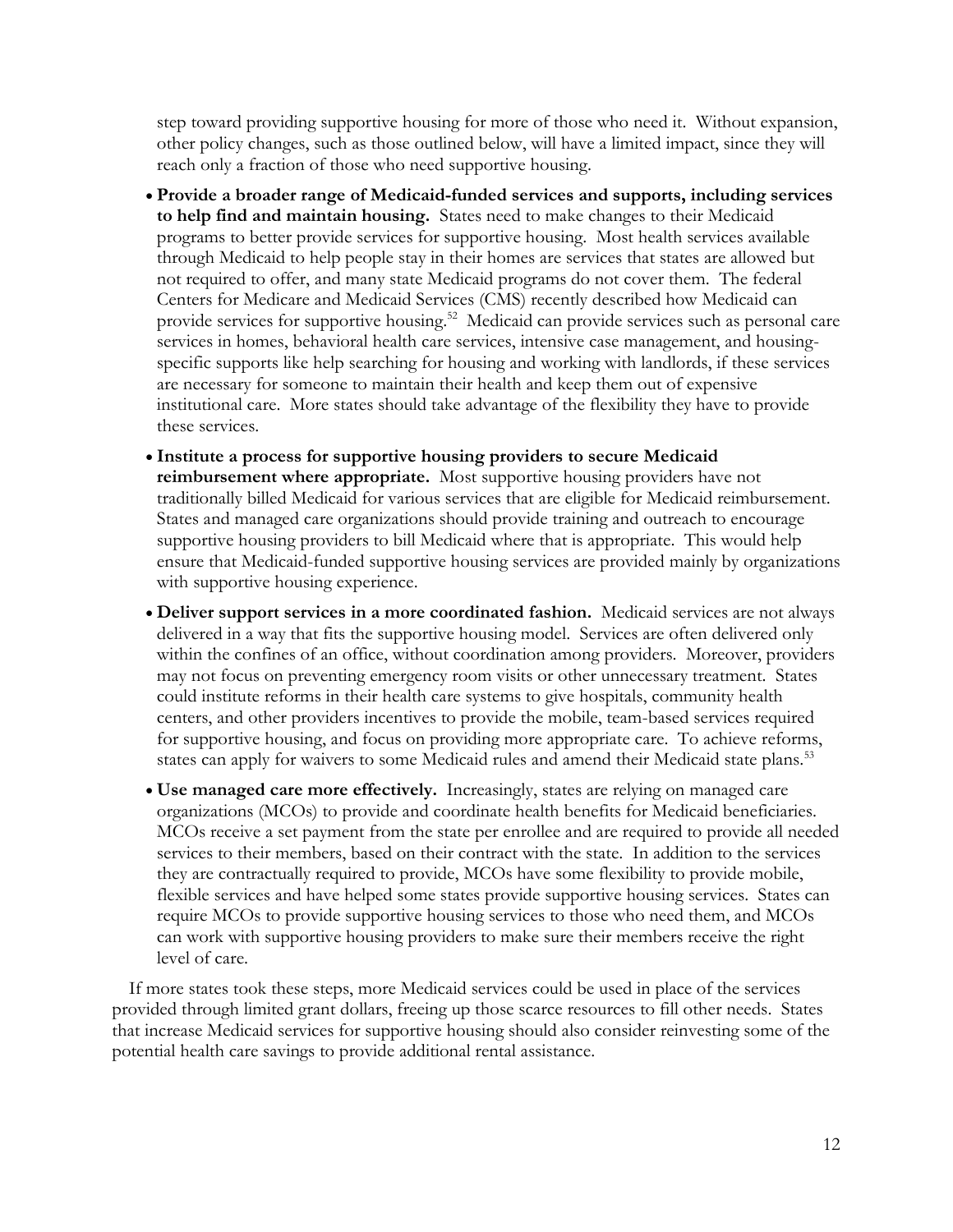### Targeting Supportive Housing on Those Who Need It

Many people, even those with disabilities, are able to remain stably housed without supportive housing's intensive services. To best use available resources, supportive housing providers should ensure they admit only those who cannot succeed with a lower level of care. In addition, a system should be in place to move people who no longer need supportive housing into lower levels of support.

There is currently no single standardized assessment that differentiates between people who need supportive housing and those who do not. Providers often create their own assessments to target supportive housing on people who have been homeless for long periods of time, have multiple disabilities, have failed to remain healthy or stably housed with other treatments, or use health care and corrections frequently.

Yet no measure is perfect, and people will differ significantly in how long they need supportive housing. So supportive housing providers must also have a process to move people to less intensive supports, though they likely will continue to need long-term rental assistance to afford housing in the community. Such a "moving-on" system is relatively simple in supportive housing that links tenant-based rental assistance with community-based service providers. These service providers, some of whom receive Medicaid reimbursement for their services, can serve anyone regardless of where they live and can adjust to provide a lower level of care.

Supportive housing that is provided through project-based rental assistance needs more coordination to allow people to move out while retaining their rental assistance. The building may be configured specifically to provide certain services (like having a clinic or therapist's office on site), and someone remaining there who no longer needs a high level of support would prevent someone else from receiving it. Housing Choice Vouchers are especially helpful in this situation, since people in units with project-based vouchers are allowed to move out with an available tenant-based voucher.<sup>54</sup> Other forms of project-based assistance do not have this option, but providers can work with their local or state public housing agency to target some tenant-based Housing Choice Vouchers for former supportive housing tenants to create a similar system.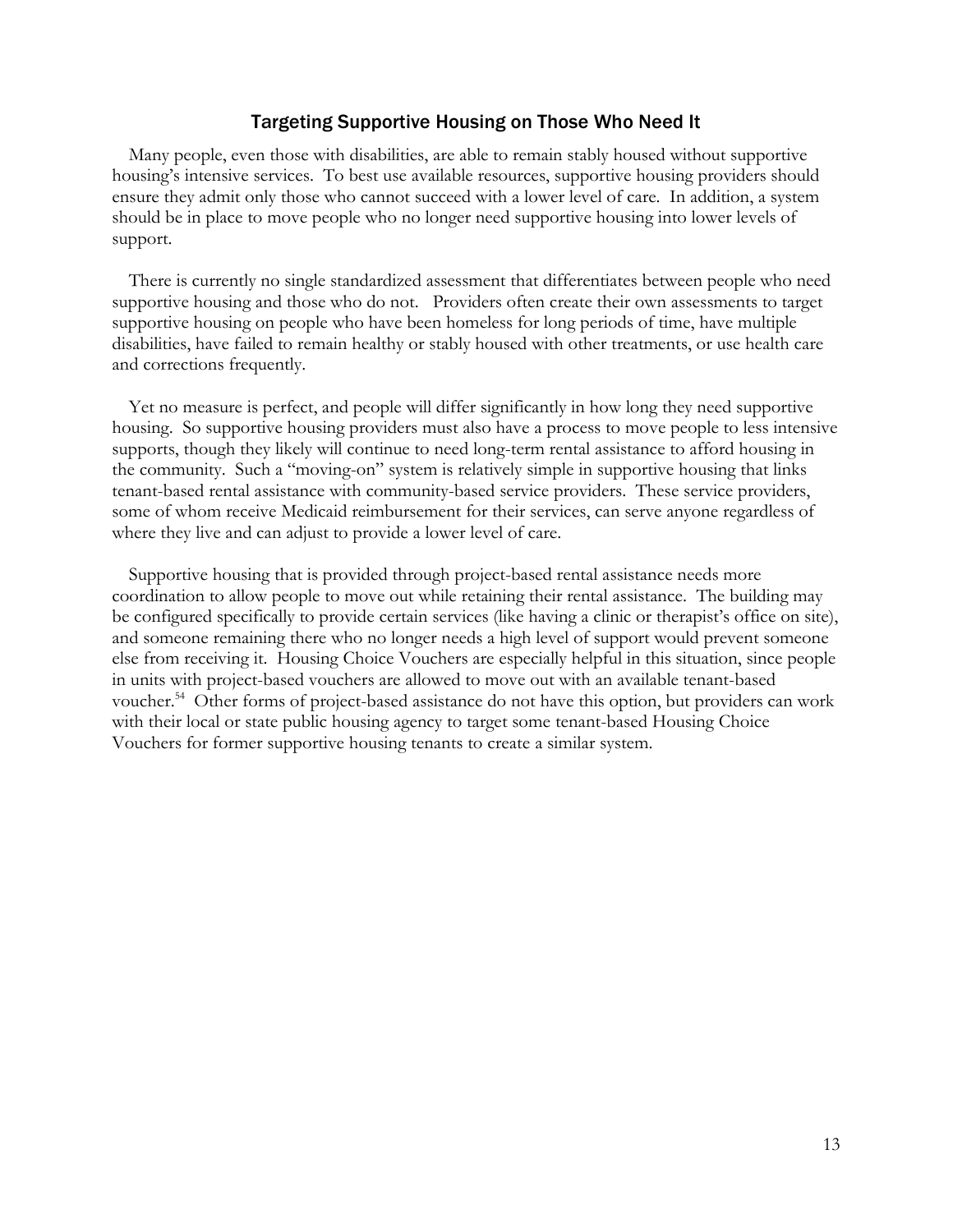# Appendix: Federal Resources for Supportive Housing

#### TABLE 1

## Federal Rental Assistance

|                                                                                                      | <b>Households using</b><br>rental assistance | <b>Eligibility</b>                      | <b>Grantees must</b><br>provide services? | <b>Administering</b><br>entity          |
|------------------------------------------------------------------------------------------------------|----------------------------------------------|-----------------------------------------|-------------------------------------------|-----------------------------------------|
| <b>Housing Choice</b><br><b>Vouchers</b>                                                             | 2,164,000                                    | Low-income <sup>1</sup>                 | N <sub>0</sub>                            | State/local<br>public housing<br>agency |
| <b>Public Housing</b>                                                                                | 1,049,000                                    | Low-income                              | N <sub>0</sub>                            | State/local<br>public housing<br>agency |
| Section 8 project-based                                                                              | 1,170,000                                    | Low-income                              | No.                                       | Private owners                          |
| <b>McKinney-Vento</b><br><b>Homeless Assistance</b><br><b>Permanent Supportive</b><br><b>Housing</b> | 138,000                                      | Disability,<br>homeless, low-<br>income | Yes                                       | Continuum of<br>Care                    |
| Elderly (202)                                                                                        | 120,000                                      | Age $\geq 62$ , low-<br>income          | No                                        | Private owners                          |
| Disabled (811)                                                                                       | 33,000                                       | Disability, low-<br>income              | N <sub>0</sub>                            | Private owners                          |
| <b>Housing Opportunities</b><br>for People with HIV/AIDs                                             | 25,000                                       | HIV+, Iow-<br>income                    | Yes                                       | States and<br>localities                |
| <b>USDA</b> rural rental<br>assistance                                                               | 273,000                                      | Low-income                              | No.                                       | Private owners                          |

<sup>1</sup> "Low-income" households have incomes at or below 80 percent of the area median income. Certain programs have additional criteria not listed that require targeting a share of units or vouchers each year to lower-income households, or prevent some households from receiving rental assistance even if they are otherwise eligible, including those with certain criminal backgrounds.

Sources: Section 8 Housing Choice Voucher household counts are from [HUD's Voucher Management System q](http://portal.hud.gov/hudportal/HUD?src=/program_offices/public_indian_housing/programs/hcv/psd)uarterly reports. CBPP calculated the monthly average of voucher households for calendar year 2014.

Public Housing, Section 8 project-based, 202, 811 counts are fro[m 2015 HUD Picture of Subsidized Households.](https://www.huduser.gov/portal/datasets/picture/yearlydata.html)

McKinney-Vento Homeless Assistance counts from HUD-provided data for 2015.

HOPWA household counts are from **grantee performance profiles** from 2014-2015

USDA Rural Rental Assistance household counts are from the USDA's fiscal year 2014 [Multi-Family Fair Housing Occupancy Report.](http://www.ruralhome.org/storage/documents/rd_obligations/mfh-occupancy/usda-mfh-fy14-report.pdf)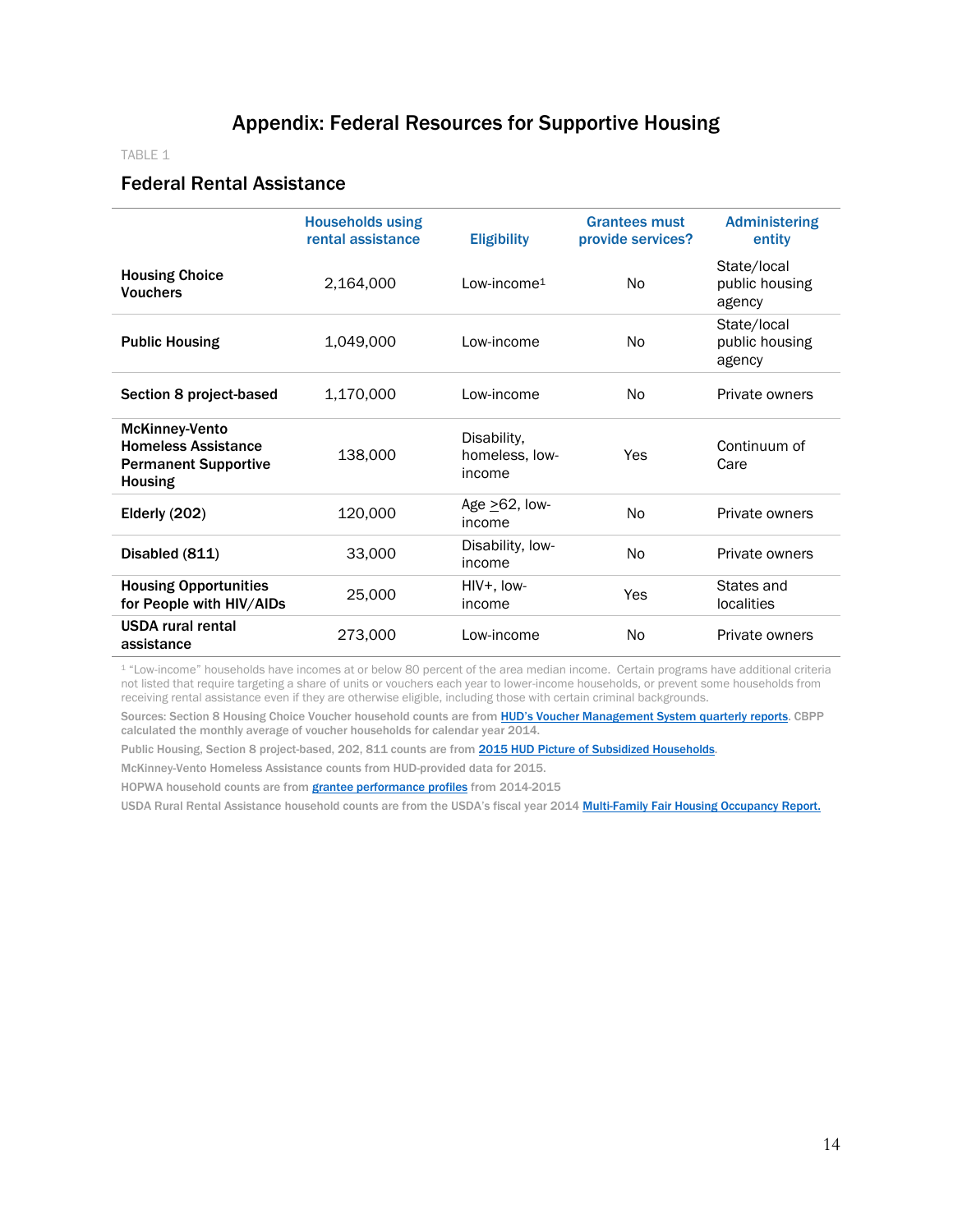# TABLE 2

# Federal Funding for Supportive Housing Services<sup>1</sup>

| <b>Program</b>                                                                        | <b>FY2016</b><br>budget<br>authority<br>(millions) | <b>Target</b><br>population                                                                        | <b>Federal agency</b>                                                                                         | <b>Activities</b>                                                                          | <b>Administering</b><br>entity             |
|---------------------------------------------------------------------------------------|----------------------------------------------------|----------------------------------------------------------------------------------------------------|---------------------------------------------------------------------------------------------------------------|--------------------------------------------------------------------------------------------|--------------------------------------------|
| Community<br><b>Health</b><br>Centers/Health<br>Care for the<br>Homeless <sup>2</sup> | \$5,091                                            | Low-income<br>communities<br>without access<br>to health care                                      | <b>HHS Health</b><br>Resources and<br><b>Services</b><br>Administration<br>(HRSA)                             | Primary and<br>behavioral<br>health care                                                   | Community<br>health centers                |
| <b>Ryan White</b><br><b>HIV/AIDS</b><br>Program                                       | \$2,323                                            | People living<br>with HIV/AIDS                                                                     | <b>HHS HRSA</b>                                                                                               | Primary health<br>care                                                                     | Municipalities                             |
| <b>Substance</b><br>Abuse<br><b>Prevention and</b><br><b>Treatment Block</b><br>Grant | \$1,858                                            | People with<br>substance use<br>disorders                                                          | <b>HHS</b><br>Substance<br>Abuse and<br><b>Mental Health</b><br><b>Services</b><br>Administration<br>(SAMHSA) | Substance use<br>and prevention<br>services only                                           | <b>States</b>                              |
| <b>Social Services</b><br><b>Block Grant</b>                                          | \$1,669                                            | Broad, low-<br>income and<br>vulnerable<br>people                                                  | HHS Office of<br>Community<br><b>Services</b>                                                                 | Multiple,<br>including case<br>management,<br>housing, and<br>substance use<br>services    | <b>States</b>                              |
| Community<br><b>Services Block</b><br>Grant                                           | \$715                                              | People and<br>families in<br>poverty                                                               | HHS Office of<br>Community<br><b>Services</b>                                                                 | Multiple, focus<br>on reducing<br>poverty                                                  | States,<br>community<br>action<br>agencies |
| Community<br><b>Mental Health</b><br><b>Services Block</b><br>Grant                   | \$533                                              | Adults with<br>serious mental<br>illness and<br>children with<br>serious<br>emotional<br>disorders | <b>HHS SAMHSA</b>                                                                                             | Mental health<br>services only,<br>including in<br>supportive<br>housing                   | <b>States</b>                              |
| <b>Promoting Safe</b><br>and Stable<br><b>Families</b>                                | \$381                                              | Families<br>involved in the<br>child welfare<br>system                                             | <b>HHS</b><br>Administration<br>for Children<br>and Families                                                  | Family<br>preservation<br>and<br>reunification                                             | <b>States</b>                              |
| Supportive<br>Services for<br>Veteran<br>Families <sup>3</sup>                        | \$300                                              | Homeless<br>veterans                                                                               | Veterans<br>Affairs                                                                                           | Linkage to<br>housing and<br>long-term<br>supports                                         | Local non-<br>profits                      |
| <b>Homeless</b><br><b>Services Grants</b>                                             | \$74                                               | Homeless<br>people with<br>mental illness<br>or substance<br>use disorders                         | <b>HHS SAMHSA</b>                                                                                             | Mental health<br>and substance<br>use services.<br>especially for<br>supportive<br>housing | States,<br>localities, and<br>non-profits  |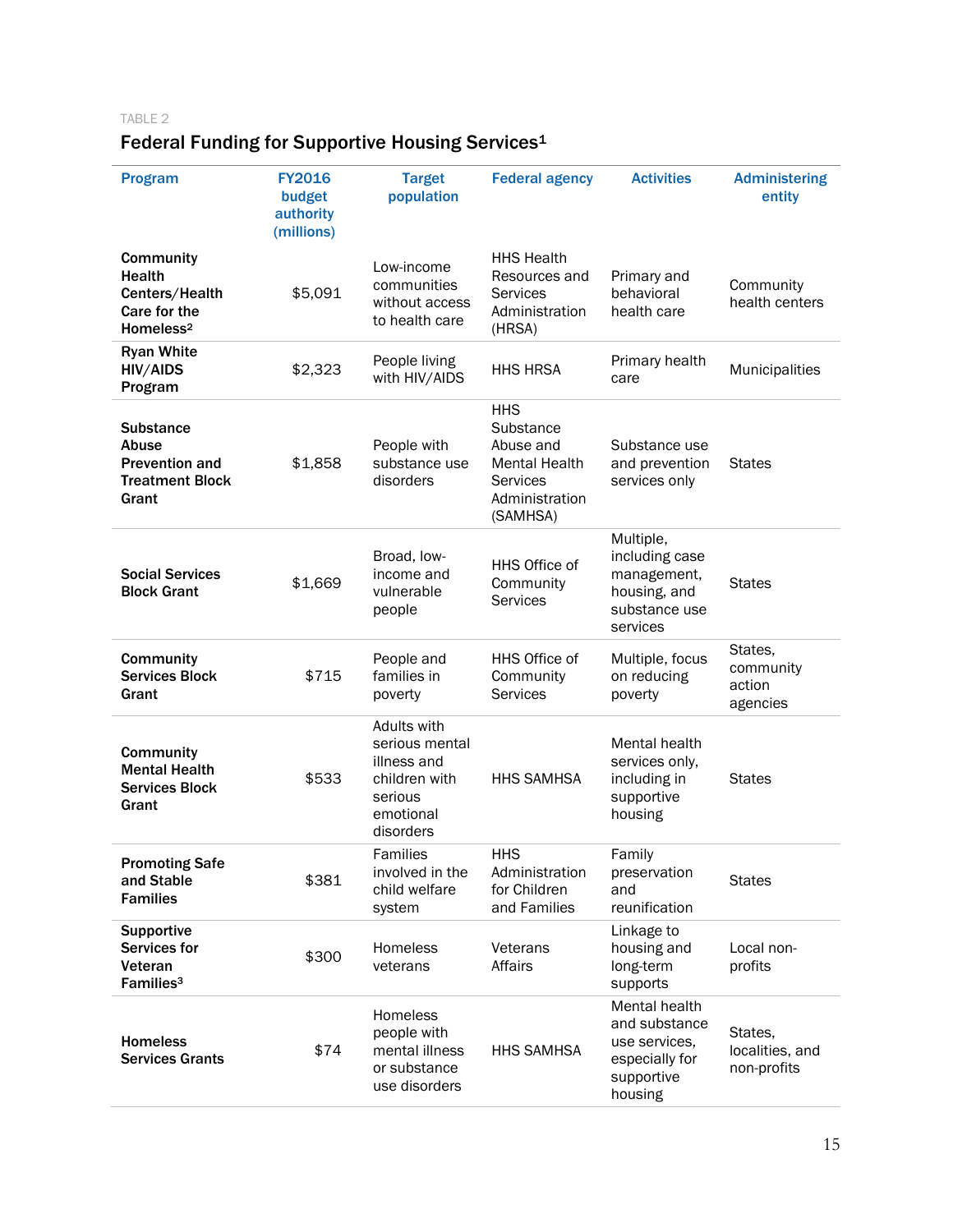TABLE 2

# Federal Funding for Supportive Housing Services<sup>1</sup>

| <b>Program</b>                                                                     | <b>FY2016</b><br>budget<br>authority<br>(millions) | <b>Target</b><br>population                                 | <b>Federal agency</b>    | <b>Activities</b>                                                                                                     | <b>Administering</b><br>entity            |
|------------------------------------------------------------------------------------|----------------------------------------------------|-------------------------------------------------------------|--------------------------|-----------------------------------------------------------------------------------------------------------------------|-------------------------------------------|
| <b>Second Chance</b><br>Act <sup>3</sup>                                           | \$68                                               | People<br>returning from<br>prison or jail                  | Department of<br>Justice | Linkage to<br>services and<br>supports,<br>including<br>housing and<br>mental health<br>and substance<br>use services | Government<br>agencies and<br>non-profits |
| <b>Projects for</b><br>Assistance in<br><b>Transition from</b><br>Homelessness $3$ | \$65                                               | <b>Homeless</b><br>people with<br>serious mental<br>illness | <b>HHS SAMHSA</b>        | Linkage to<br>housing and<br>long-term<br>supports                                                                    | <b>States</b>                             |
| <b>Homeless</b><br><b>Veterans</b><br>Reintegration<br>Program                     | \$38                                               | <b>Homeless</b><br>veterans                                 | Department of<br>Labor   | Employment<br>and training                                                                                            | State and local<br>organizations          |
| Runaway and<br><b>Homeless Youth</b><br>Street Outreach <sup>3</sup>               | \$17                                               | <b>Homeless</b><br>youth                                    | <b>HHS ACF</b>           | <b>Street</b><br>outreach,<br>housing search                                                                          | Local non-<br>profits                     |

1.These programs fund services in supportive housing, but a large majority of the funding from these programs goes to other purposes. This table is not comprehensive; there are likely other federal funding streams that also fund services for supportive housing, but these are the main sources.

2.Health Care for the Homeless funding is a subset of the total funding for Community Health Centers. By law, 8.7 percent of the funding for Community Health Centers goes to Health Care for the Homeless.

3.These programs cannot provide long-term services and supports; they can only help people find housing and long-term supports. But they are important sources of funding for housing search assistance and to link people to health care and other supports.

Sources[: Department of Health and Human Services Fiscal Year 2017 Budget](http://www.hhs.gov/about/budget/index.html#justifications)

[Department of Labor Fiscal Year 2017 Budget](https://www.dol.gov/general/budget)

 $\overline{a}$ 

[U.S. Department of Justice FY 2017 Performance Budget, Office of Justice Programs](https://www.justice.gov/jmd/file/822366/download)

<sup>1</sup> We are grateful to The Kresge Foundation and the Melville Charitable Trust for their support of this paper.

<sup>2</sup> There are a number of well-designed experimental and quasi-experimental studies, as well as a large body of case studies for these groups. For reviews, see Carol L.M. Caton, Carol Wilkins, and Jacquelyn Andersen, "People Who Experience Long-Term Homelessness," chapter 4 in Deborah Dennis, Gretchen Locke, and Jill Khadduri, eds., *Toward Understanding Homelessness: The 2007 National Symposium on Homelessness Research,* Department of Health and Human Services and U.S. Department of Housing and Urban Development, September 2007,

[https://aspe.hhs.gov/execsum/toward-understanding-homelessness-2007-national-symposium-homelessness-research;](https://aspe.hhs.gov/execsum/toward-understanding-homelessness-2007-national-symposium-homelessness-research)  Thomas Byrne *et al*., "The Relationship between Community Investment in Permanent Supportive Housing and Chronic Homelessness," *Social Service Review*, June 2014, Vol. 88, No. 2, pp. 234-263; Debra Rog *et al*., "Permanent Supportive Housing: Assessing the Evidence," *Psychiatric Services,* March 2014, Vol. 65, No. 3, pp. 287-294.

<sup>&</sup>lt;sup>3</sup> "No Strings Attached: Helping Vulnerable Youth with Non-Time-Limited Supportive Housing" CSH, March 2016, [http://www.csh.org/wp-content/uploads/2016/03/CSH\\_NonTimeLimitedYouthSH\\_3.25.16.pdf.](http://www.csh.org/wp-content/uploads/2016/03/CSH_NonTimeLimitedYouthSH_3.25.16.pdf)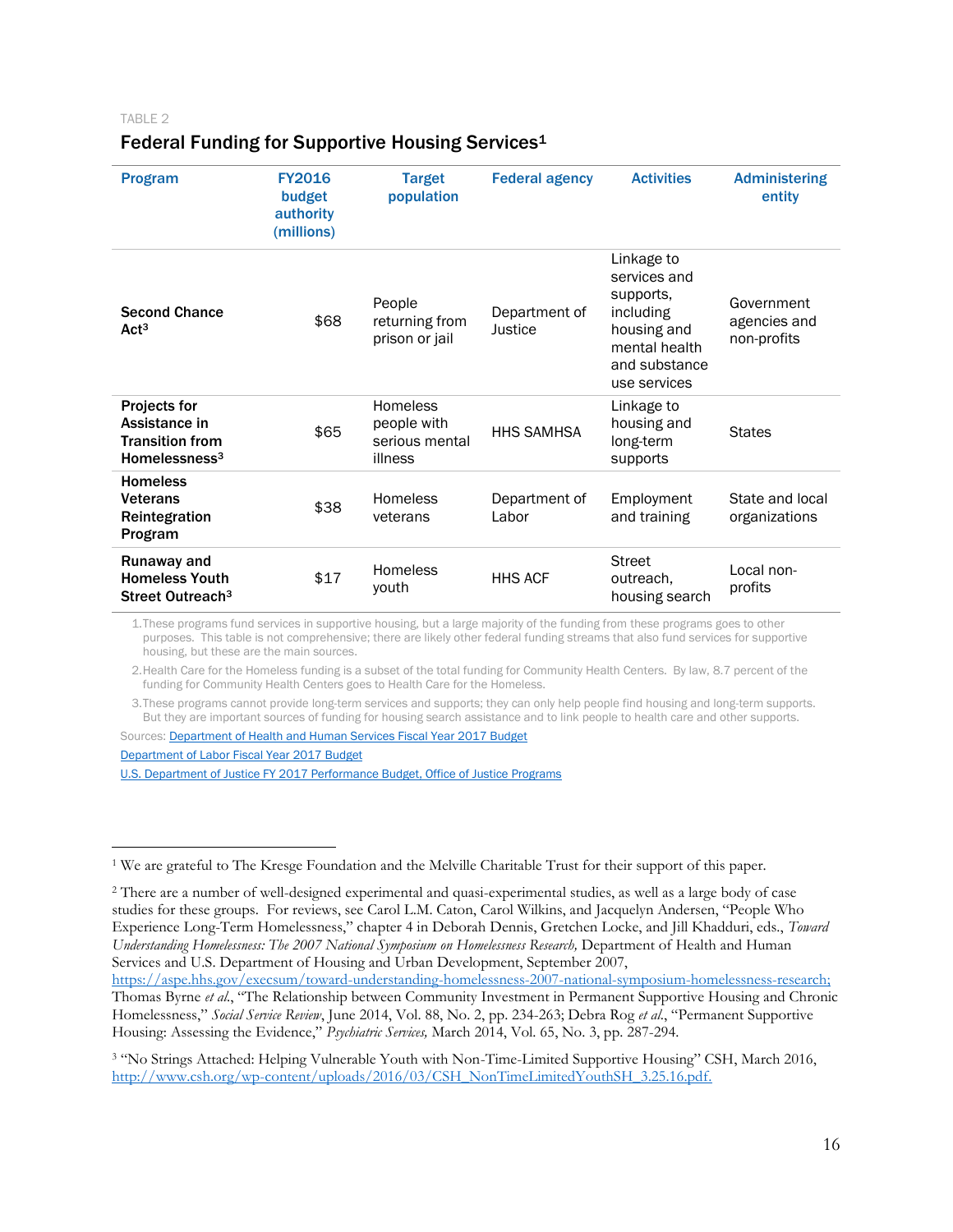$\overline{a}$ <sup>4</sup> Frank R. Lipton *et al*. "Tenure in Supportive Housing for Homeless Persons with Severe Mental Illness," *Psychiatric Services,* April 2000, Vol. 51, No. 4, pp 479-486.; Sam Tsemberis and Ronda Eisenberg, "Pathways to Housing: Supported Housing for Street-Dwelling Homeless Individuals with Psychiatric Disabilities," *Psychiatric Services*, April 2000, Vol. 51, No. 4, pp. 487-493.

<sup>5</sup> Robert Rosenheck *et al*., "Cost-Effectiveness of Supported Housing for Homeless Persons with Mental Illness," *Archives of General Psychiatry*, September 2003, Vol. 60, No. 9, pp. 940-951.

<sup>6</sup> Stephen H. Leff *et al*., "Does One Size Fit All? What We Can and Can't Learn from a Meta-Analysis of Housing Models for Persons with Mental Illness," *Psychiatric Services*, April 2009, Vol. 60, No. 4, pp. 473-482.

<sup>7</sup> Laura S. Sadowski *et al*., "Effect of a Housing and Case Management Program on Emergency Department Visits and Hospitalizations Among Chronically Ill Homeless Adults," *Journal of the American Medical Association*, May 2009, Vol. 301, No. 17, pp. 1771-1778.

<sup>8</sup> Dennis P. Culhane, Stephen Metraux, and Trevor Hadley, "Public Service Reductions Associated with Placement of Homeless Persons with Severe Mental Illness in Supportive Housing," *Housing Policy Debate*, 2002, Vol. 13, Issue 1, pp. 107-163.

<sup>9</sup> Metraux and Culhane (2004) found that 45 percent of those leaving jails or prisons with a prior history of homeless shelter use reentered shelters, mostly within the first month of release. People who had contact with the mental health system had more shelter stays and re-incarcerations than those who had not. Similarly, Culhane, Metraux, and Hadley (2002) found that, among people experiencing homelessness entering supportive housing in New York City, 26 percent had stayed in a state run psychiatric hospital in the two years prior to moving into supportive housing. Hopper *et al.* (1997) conducted in-depth interviews with 36 people experiencing homelessness. They identified a sub-set of these individuals who lived in an "institutional circuit" — they spent some time homeless, but they spent about 40 percent of their time cycling between hospitals, psychiatric institutions, and prisons and jails.

Stephen Metraux and Dennis Culhane, "Homeless Shelter Use and Reincarceration Following Prison Release," *Criminology and Public Policy*, 2004, Vol. 3, No. 2, pp. 139-160; Culhane, Metraux, and Hadley, 2002; Kim Hopper *et al*., "Homelessness, Severe Mental Illness, and the Institutional Circuit," *Psychiatric Services,* May 1997, Vol. 48, No. 5, pp. 659-664.

<sup>10</sup> Culhane, Metraux, and Hadley, 2002.

<sup>11</sup> Studies include between 25 and 80 people.

<sup>12</sup> Leyla Gulcur *et al*., "Housing, Hospitalization, and Cost Outcomes for Homeless Individuals with Psychiatric Disabilities Participating in Continuum of Care and Housing First Programmes," *Journal of Community & Applied Social Psychology*, April 2003, Vol. 13, pp. 171-186.

<sup>13</sup> Jocelyn Fontaine *et al*., "Supportive Housing for Returning Prisoners: Outcomes and Impacts of the Returning Home Ohio Pilot Project," Urban Institute, August 2012, [http://www.urban.org/sites/default/files/alfresco/publication](http://www.urban.org/sites/default/files/alfresco/publication-pdfs/412632-Supportive-Housing-for-Returning-Prisoners-Outcomes-and-Impacts-of-the-Returning-Home-Ohio-Pilot-Project.PDF)[pdfs/412632-Supportive-Housing-for-Returning-Prisoners-Outcomes-and-Impacts-of-the-Returning-Home-Ohio-Pilot-](http://www.urban.org/sites/default/files/alfresco/publication-pdfs/412632-Supportive-Housing-for-Returning-Prisoners-Outcomes-and-Impacts-of-the-Returning-Home-Ohio-Pilot-Project.PDF)[Project.PDF.](http://www.urban.org/sites/default/files/alfresco/publication-pdfs/412632-Supportive-Housing-for-Returning-Prisoners-Outcomes-and-Impacts-of-the-Returning-Home-Ohio-Pilot-Project.PDF)

<sup>14</sup> Rosenheck *et al*., 2003.

<sup>15</sup> Stephen Poulin *et al*., "Service Use and Costs for Persons Experiencing Chronic Homelessness in Philadelphia: A Population-Based Study," *Psychiatric Services*, November 2010, Vol. 61, No. 11, pp. 1093-1098.

<sup>16</sup> High-need participants were identified using screening tools that indicate low ability to function in the community and high mental health needs, and they had to have a history of hospitalization due to mental illness, co-occurring substance use disorder, or a recent arrest or incarceration. Moderate-need participants included everyone who didn't fit into the high-need category. See<http://bmjopen.bmj.com/content/1/2/e000323.full.pdf+html> for more information.

<sup>17</sup> Paula Goering *et al*., "National At Home/Chez Soi Final Report," Calgary, AB: Mental Health Commission of Canada, 2014, [http://www.mentalhealthcommission.ca.](http://www.mentalhealthcommission.ca/)

<sup>18</sup> Anirban Basu *et al*., "Comparative Cost Analysis of Housing and Case Management Program for Chronically Ill Homeless Adults Compared to Usual Care," *Health Services Research,* February 2012, Vol. 47, No. 1, Part II, pp. 523-543.

<sup>19</sup> These reductions are reported as annualized averages. The researchers averaged the intervention group's changes in health care utilization during the 18-month study period and adjusted the utilization to be equivalent to health care use in one year.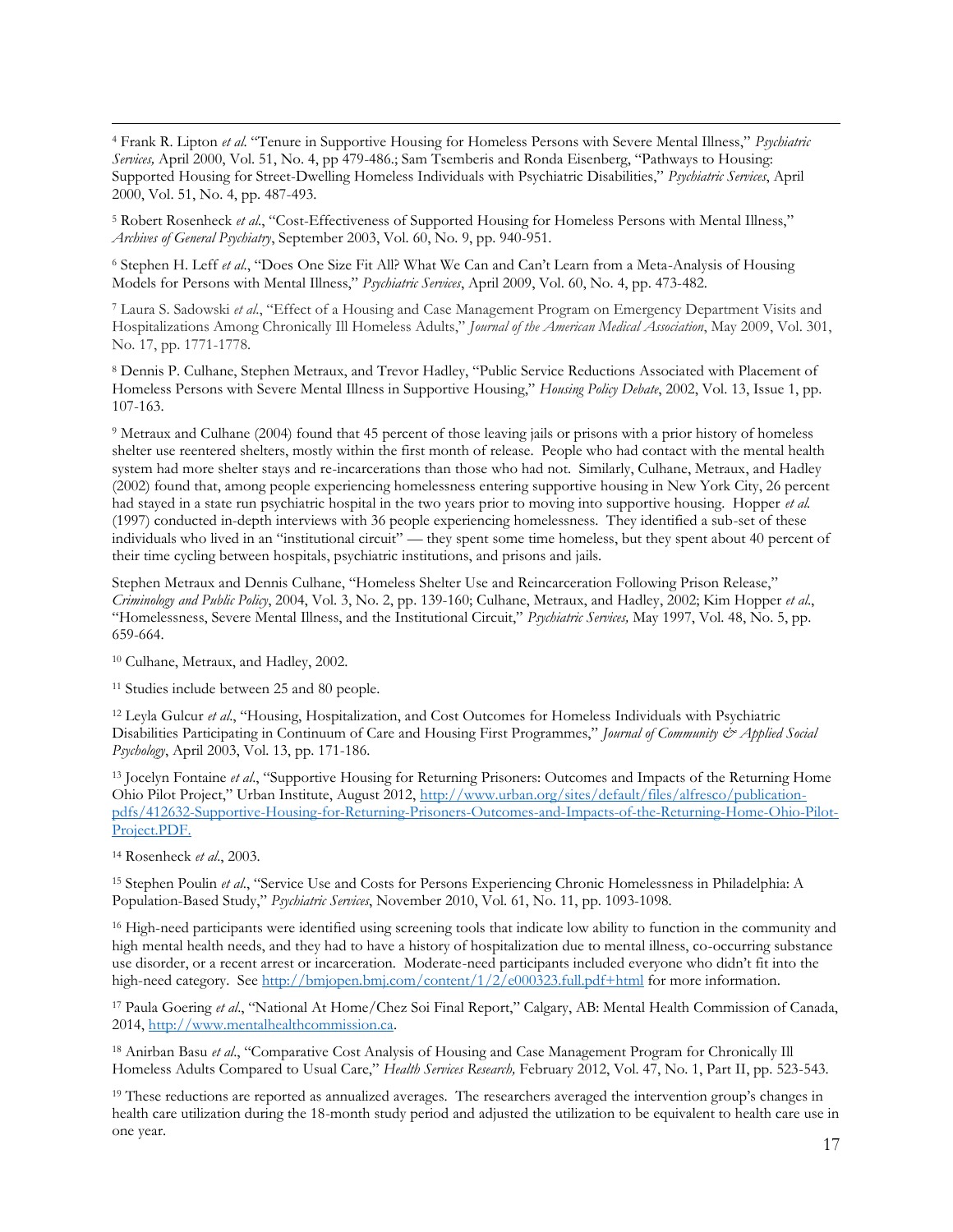$\overline{a}$ <sup>20</sup> David Buchanan *et al*., "The Health Impact of Supportive Housing for HIV-Positive Homeless Patients: A Randomized Controlled Trial," *American Journal of Public Health*, November 2009, Vol. 99, No. S3, pp. 675-680.

<sup>21</sup> The researchers define "intact immunity" as having a CD4 count above 200 and viral load below 100,000.

<sup>22</sup> Sandra K. Schwarz *et al*., "Impact of Housing on the Survival of Persons with AIDs," *BMC Public Health,* July 2009, [http://bmcpublichealth.biomedcentral.com/articles/10.1186/1471-2458-9-220.](http://bmcpublichealth.biomedcentral.com/articles/10.1186/1471-2458-9-220) 

<sup>23</sup> Debra Rog *et al*., 2014; Martha Burt, Carol Wilkins, and Danna Mauch, "Medicaid and Permanent Supportive Housing for Chronically Homeless Individuals: Literature Synthesis and Environmental Scan," Office of Disability, Aging and Long-Term Care Policy, Office of the Assistant Secretary for Planning and Evaluation, U.S. Department of Health and Human Services, January 6, 2011, [https://aspe.hhs.gov/pdf-report/medicaid-and-permanent-supportive-housing](https://aspe.hhs.gov/pdf-report/medicaid-and-permanent-supportive-housing-chronically-homeless-literature-synthesis-and-environmental-scan)[chronically-homeless-literature-synthesis-and-environmental-scan.](https://aspe.hhs.gov/pdf-report/medicaid-and-permanent-supportive-housing-chronically-homeless-literature-synthesis-and-environmental-scan)

<sup>24</sup> Sam Tsemberis, Leyla Gulcur, and Maria Nakae, "Housing First, Consumer Choice, and Harm Reduction for Homeless Individuals With a Dual Diagnosis," *American Journal of Public Health*, April 2004, Vol. 94, No. 4, pp. 651-656.

<sup>25</sup> An-Lin Cheng *et al*., "Impact of Supported Housing on Clinical Outcomes Analysis of a Randomized Trial Using Multiple Imputation Technique," *Journal of Nervous and Mental Disease*, January 2007, Vol. 195, No. 1, pp. 83-88.

<sup>26</sup> The original analysis of the data found no difference in alcohol or drug use between those with and without supportive housing, but a substantial amount of the data for the non-supportive housing groups was missing. A subsequent analysis that adjusted for the missing data found large reductions in alcohol and drug use.

<sup>27</sup> Martha Burt, Carol Wilkins, and Danna Mauch, 2011.

A study of the Downtown Emergency Services Center's 1811 Eastlake property found that even people with severe alcohol problems reduced their alcohol use in supportive housing. See Mary E. Larimer *et al*., "Health Care and Public Service Use and Costs Before and After Provision of Housing for Chronically Homeless Persons with Severe Alcohol Problems," *JAMA*, (2009), Vol. 301, No. 13, pp. 1349-1357.

<sup>28</sup> Caton, Wilkins, and Andersen, 2007.

<sup>29</sup> Sune Rubak *et al*., "Motivational interviewing: a systematic review and meta-analysis," *British Journal of General Practice*, April 2005, Vol. 55, No. 513, pp. 305–312[, http://www.ncbi.nlm.nih.gov/pmc/articles/PMC1463134/.](http://www.ncbi.nlm.nih.gov/pmc/articles/PMC1463134/)

<sup>30</sup> In 2014, over 7 percent of people in supportive housing for the homeless were 62 or older, and that number will likely grow as the population ages. See "The 2014 Annual Homeless Assessment Report (AHAR) to Congress, Part 2: Estimates of Homelessness in the United States," U.S. Department of Housing and Urban Development, Office of Community Planning and Development, [https://www.hudexchange.info/resource/4828/2014-ahar-part-2-estimates-of](https://www.hudexchange.info/resource/4828/2014-ahar-part-2-estimates-of-homelessness/)[homelessness/.](https://www.hudexchange.info/resource/4828/2014-ahar-part-2-estimates-of-homelessness/)

<sup>31</sup> Nicholas Castle and Neil Resnick, "Service-Enriched Housing: The Staying at Home Program," *Journal of Applied Gerontology*, July 2014, pp. 1-21.

<sup>32</sup> Seniors did not differ in demographics or functional status across the intervention and control groups.

<sup>33</sup> Arkadipta Ghosh, Cara Orfield, and Robert Schmitz, "Evaluating PACE: A Review of the Literature," prepared for the Office of Disability, Aging, and Long-Term Care Policy, and the Office of the Assistant Secretary for Planning and Evaluation, U.S. Department of Health and Human Services, January 2014, [https://aspe.hhs.gov/pdf-report/evaluating](https://aspe.hhs.gov/pdf-report/evaluating-pace-review-literature)[pace-review-literature;](https://aspe.hhs.gov/pdf-report/evaluating-pace-review-literature) Ruth Elkan, *et al*., "Effectiveness of Home-based Support for Older People: Systematic Review and Meta-analysis," *BMJ*, September 2001, Vol. 323, No. 7315, pp. 719-725.

<sup>34</sup> "The Minnesota Supportive Housing and Managed Care Pilot: Evaluation Summary," prepared for Heart Connection by the National Center on Family Homelessness, March 2009, [http://www.air.org/sites/default/files/downloads/report/Evaluation-Minnesota-Supportive-Housing-and-Managed-](http://www.air.org/sites/default/files/downloads/report/Evaluation-Minnesota-Supportive-Housing-and-Managed-Care-Pilot-2009.pdf)[Care-Pilot-2009.pdf.](http://www.air.org/sites/default/files/downloads/report/Evaluation-Minnesota-Supportive-Housing-and-Managed-Care-Pilot-2009.pdf)

<sup>35</sup> Debra J. Rog and John C. Buckner, "Homeless Families with Children," Chapter 5 in *Toward Understanding Homelessness: The 2007 National Symposium on Homelessness Research*, eds. Deborah Dennis, Gretchen Locke, and Jill Khadduri, U.S. Department of Health and Human Services and Department of Housing and Urban Development, September 2007, [https://aspe.hhs.gov/legacy-page/2007-national-symposium-homelessness-research-homeless-families-and-children-](https://aspe.hhs.gov/legacy-page/2007-national-symposium-homelessness-research-homeless-families-and-children-146546)[146546.](https://aspe.hhs.gov/legacy-page/2007-national-symposium-homelessness-research-homeless-families-and-children-146546)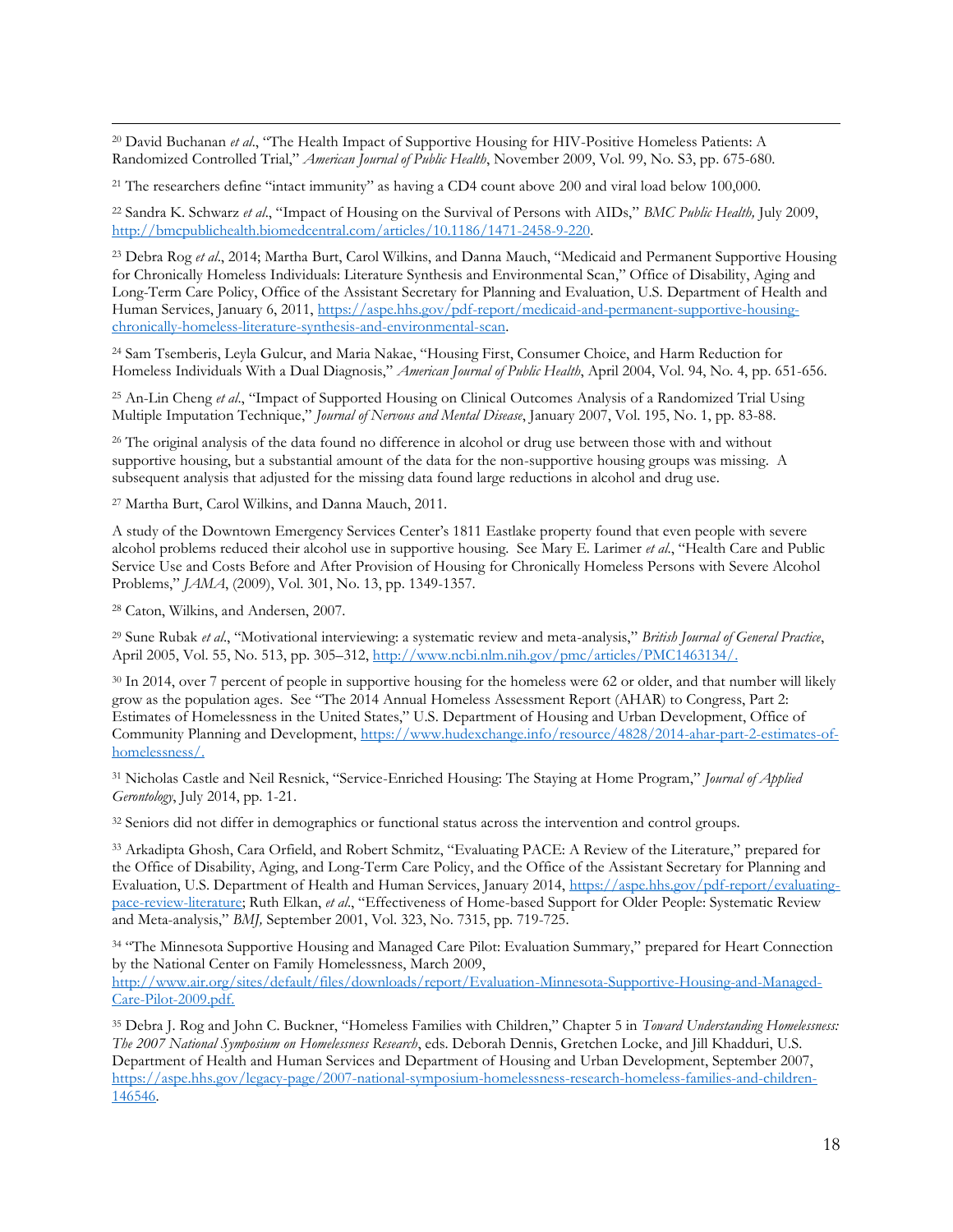$\overline{a}$ <sup>36</sup> Daniel Gubits *et al*., "Family Options Study: Short-Term Impacts of Housing and Services Interventions for Homeless Families," Office of Policy Development and Research, U.S. Department of Housing and Urban Development, July 2015, [https://www.huduser.gov/portal/family\\_options\\_study.html.](https://www.huduser.gov/portal/family_options_study.html)

<sup>37</sup> Anthony L. Loman, "Families Frequently Encountered by Child Protection Services: A Report on Chronic Child Abuse and Neglect," Institute of Applied Research, February 2006, [http://www.iarstl.org/papers/FEfamiliesChronicCAN.pdf.](http://www.iarstl.org/papers/FEfamiliesChronicCAN.pdf)

<sup>38</sup> Rebecca Swann-Jackson, Donna Tapper, and Allison Fields, "Keeping Families Together: An Evaluation of the Implementation and Outcomes of a Pilot Supportive Housing Model for Families Involved in the Child Welfare System," Metis Associates, November 2010, [http://www.csh.org/wp](http://www.csh.org/wp-content/uploads/2011/12/Report_KFTFindingsreport.pdf)[content/uploads/2011/12/Report\\_KFTFindingsreport.pdf.](http://www.csh.org/wp-content/uploads/2011/12/Report_KFTFindingsreport.pdf)

<sup>39</sup> Mary Cunningham *et al*., "Supportive Housing for High-Need Families in the Child Welfare System," Urban Institute, November 2014, [http://www.urban.org/research/publication/supportive-housing-high-need-families-child-welfare](http://www.urban.org/research/publication/supportive-housing-high-need-families-child-welfare-system)[system.](http://www.urban.org/research/publication/supportive-housing-high-need-families-child-welfare-system)

<sup>40</sup> Over 96,000 people were classified as chronically homeless (a small subset of the total homeless population which usually need supportive housing), including more than 13,000 people in families with children, on one night in January 2015. About 95,000 beds in supportive housing were dedicated to this group that year. People are classified as chronically homeless if they have disabilities and have experienced at least 12 months of homelessness, either continuously or cumulatively over three years.

There are another 224,146 beds in supportive housing for people with disabilities who are homeless but not chronically. Some 488,000 adults spent at least one night in a homeless shelter during 2014 and had a disability, but not all these adults would need supportive housing. In total, 1.488 million people spent at least one night in a shelter in 2014. Likely some small portion of this total also need supportive housing but were not identified as having a disability.

There are at least hundreds of thousands of additional people who live in in nursing homes, psychiatric institutions, jails, and prisons and could move into the community with supportive housing, but the exact number who need supportive housing (as opposed to affordable housing with less intensive services) is unknown. Supportive housing does exist for these groups, but there are no accurate counts of the number of units.

"The 2015 Annual Homeless Assessment Report to Congress, Part 1: Point-in-Time Estimates of Homelessness." U.S. Department of Housing and Urban Development Office of Community Planning and Development, November 2015, <https://www.hudexchange.info/resources/documents/2015-AHAR-Part-1.pdf>; "The 2014 Annual Homeless Assessment Report to Congress, Part 2: Estimates of Homelessness in the United States," U.S. Department of Housing and Urban Development Office of Community Planning and Development, November 2015, [https://www.hudexchange.info/onecpd/assets/File/2014-AHAR-Part-2.pdf.](https://www.hudexchange.info/onecpd/assets/File/2014-AHAR-Part-2.pdf)

<sup>41</sup> See Part VI of Barbara Sard and Will Fischer, "Chart Book: Federal Housing Spending Is Poorly Matched to Need," Center on Budget and Policy Priorities, December 18, 2013, [http://www.cbpp.org/research/chart-book-federal](http://www.cbpp.org/research/chart-book-federal-housing-spending-is-poorly-matched-to-need)[housing-spending-is-poorly-matched-to-need.](http://www.cbpp.org/research/chart-book-federal-housing-spending-is-poorly-matched-to-need)

<sup>42</sup> Policymakers have funded about 80,000 Housing Choice Vouchers for homeless veterans with disabilities, called Veterans Affairs Supportive Housing vouchers (or HUD-VASH), since 2008. Veteran homelessness declined 36 percent between 2010 and 2015.

<sup>43</sup> The three largest rental assistance programs are Housing Choice Vouchers, Public Housing, and Project-Based Rental Assistance (PBRA). Policymakers ceased the expansion of Public Housing and PBRA in the mid-1990s. For more information see the Center's Policy Basics on Housing Choice Voucher, Public Housing, and Project-Based Rental Assistance programs: [http://www.cbpp.org/research/housing/policy-basics-the-housing-choice-voucher-program;](http://www.cbpp.org/research/housing/policy-basics-the-housing-choice-voucher-program) [http://www.cbpp.org/research/policy-basics-introduction-to-public-housing;](http://www.cbpp.org/research/policy-basics-introduction-to-public-housing) and [http://www.cbpp.org/research/housing/policy-basics-section-8-project-based-rental-assistance.](http://www.cbpp.org/research/housing/policy-basics-section-8-project-based-rental-assistance)

<sup>44</sup> Public housing agencies dedicate project-based vouchers to specific units by contract, for an initial term of up to 15 years. For more information see the Center's Policy Basics: Project-Based Vouchers.

<sup>45</sup> "The 2015 Annual Homeless Assessment Report to Congress, Part 1: Point-in-Time Estimates of Homelessness," U.S. Department of Housing and Urban Development Office of Community Planning and Development, November 2015, [https://www.hudexchange.info/resources/documents/2015-AHAR-Part-1.pdf.](https://www.hudexchange.info/resources/documents/2015-AHAR-Part-1.pdf)